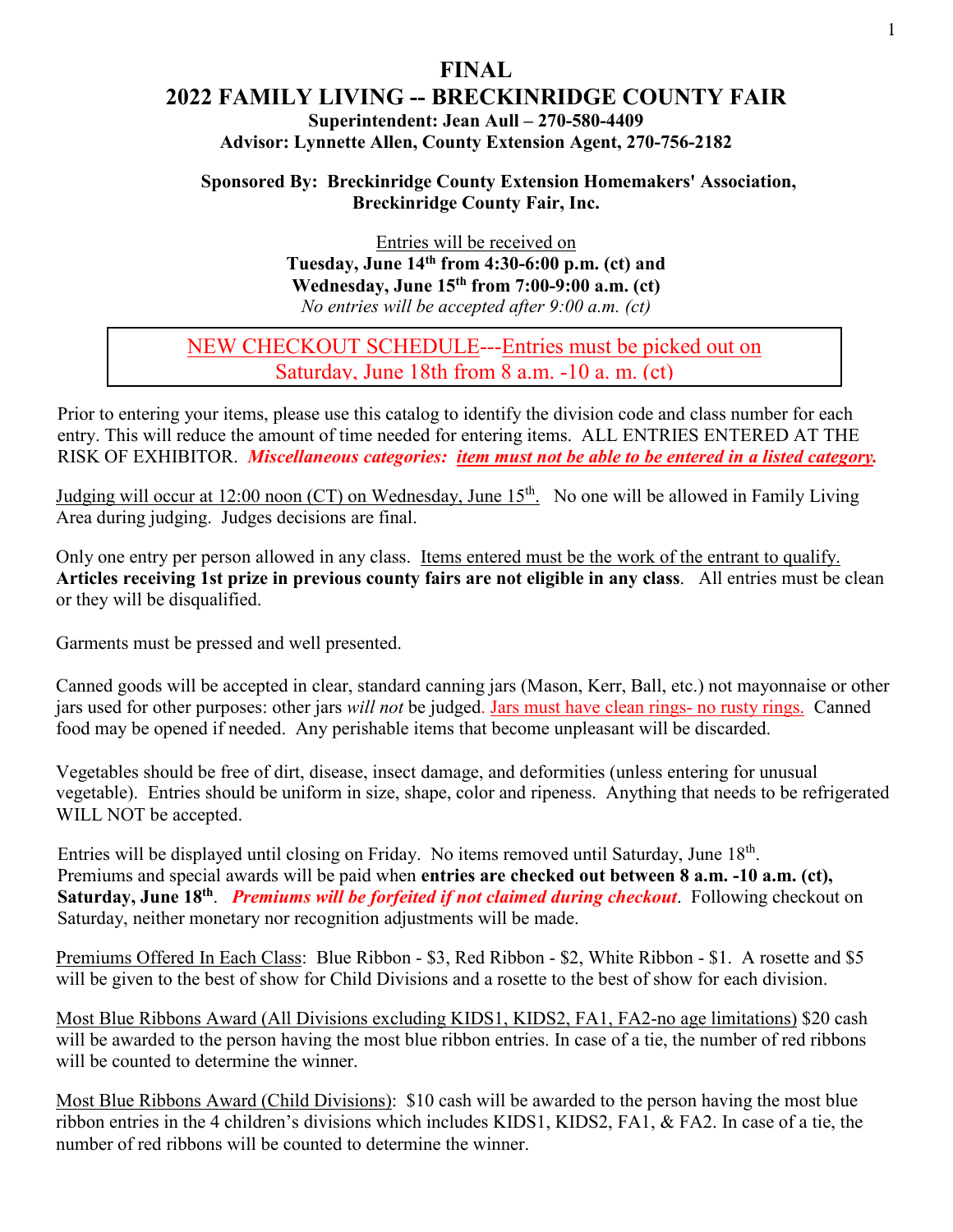# **Division - AF AFGHANS**

| 001 | Christmas Afghan (Crochet or Knit)                                      |
|-----|-------------------------------------------------------------------------|
| 002 | Crocheted Baby Afghan                                                   |
| 003 | Crocheted Baby Coverlet                                                 |
| 004 | Crocheted Granny Afghan                                                 |
| 005 | Crocheted Mile-A-Minute Afghan (worked in strips)                       |
| 006 | Crocheted Ripple Afghan                                                 |
| 007 | Crocheted Shell Afghan                                                  |
| 008 | Hairpin Lace Afghan                                                     |
| 009 | Knit Baby Afghan                                                        |
| 010 | Knit Baby Coverlet                                                      |
| 011 | Modified Granny Afghan, (more elaborate or fancy)                       |
| 012 | Miscellaneous Afghan: Other Pattern not listed, Crocheted, Multicolored |
| 013 | Miscellaneous Afghan: Other Pattern not listed, Crocheted, Solid        |
| 014 | Miscellaneous Afghan: Other Pattern not listed, Knitted, Multicolored   |
| 015 | Miscellaneous Afghan: Other Pattern not listed, Knitted, Solid          |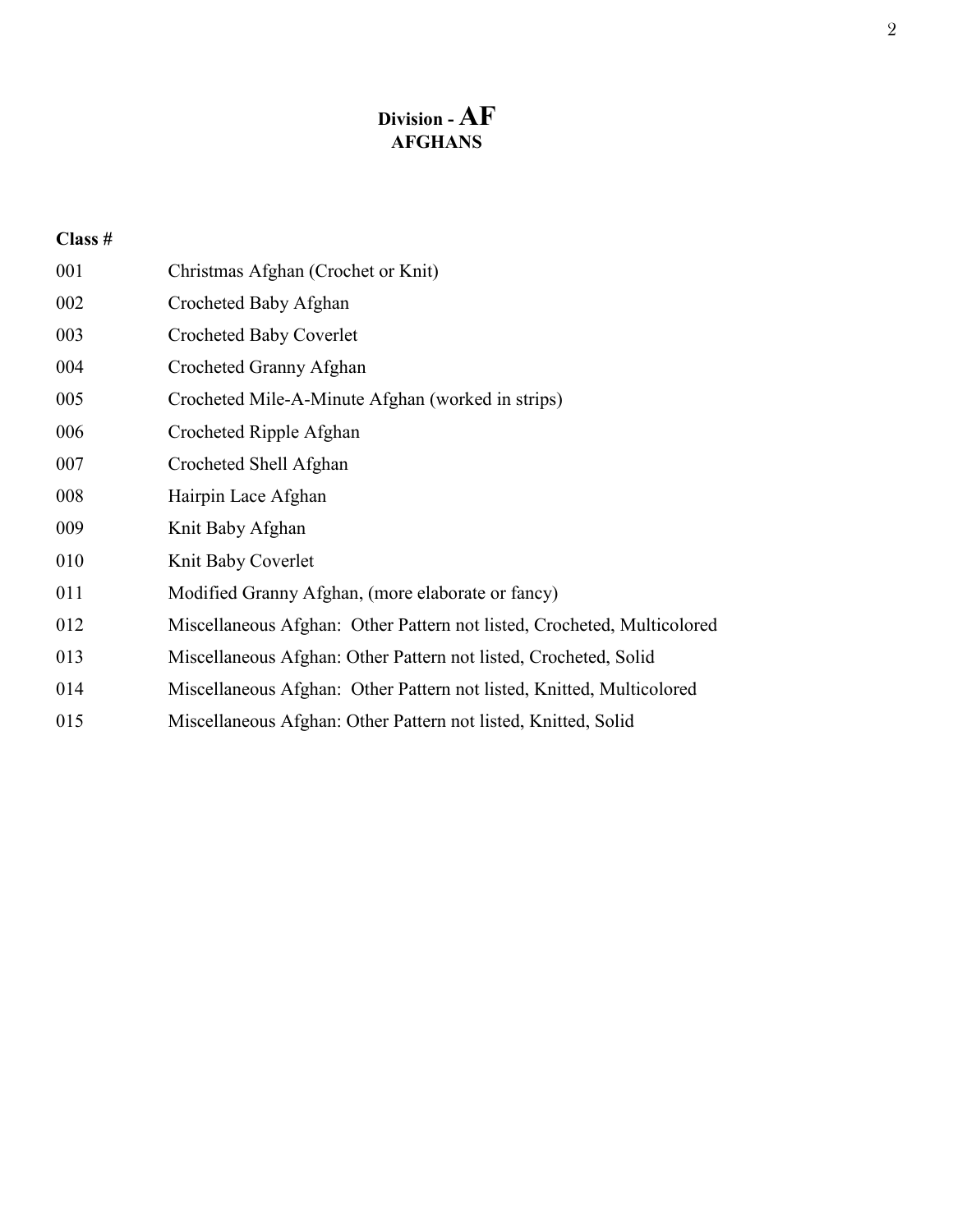# **Division – BF BAKED FOODS (Made from Scratch – No Mixes- except class 071)**

#### **Baked Foods Guidelines**

**Bring items on paper plates in zip lock bag** 

**PLEASE NOTE: Anything that needs to be refrigerated WILL NOT be accepted. Cakes may not use FRESH milk or whipped cream, Cool Whip®, or like topping in icing/frosting.**

**ALL ENTRIES SHOULD BE LABELED WITH CLASS NAME, AND/OR DESCRIPTION.** 

*Please note if there are nuts of any kind in the food. \*Put on tags – if use peanuts, walnuts, etc.*  **Class #**

**Bread:** 

| 051           | Banana Bread, 1/2 Loaf or Mini Loaf                                                                                                          |
|---------------|----------------------------------------------------------------------------------------------------------------------------------------------|
| 052           | Biscuits, Plate of 3                                                                                                                         |
| 053           | Cinnamon Rolls – plate of 3                                                                                                                  |
| 054           | Coffee Cake, mini cake or 1/4 cake – Name of item on tag                                                                                     |
| 055           | Corn Bread, Any Kind, 3 pieces                                                                                                               |
| 056           | Yeast Bread, 1/2 Loaf or Mini Loaf                                                                                                           |
| 057           | Yeast Rolls, Plate of 3                                                                                                                      |
| 058           | Zucchini Bread - 1/2 Loaf or Mini loaf                                                                                                       |
| 059           | Miscellaneous other bread not listed, 1/2 loaf, Mini Loaf, or 3 muffins – put name of item on tag                                            |
| <b>Cakes:</b> | Can lay on cut side<br>(Bring items in zip-lock bags)                                                                                        |
| 061           | Angel Food, Not Iced, 1/4 Cake                                                                                                               |
| 062           | Bundt, $1/4$ Cake – Name of item on tag                                                                                                      |
| 063           | Chocolate with Chocolate Frosting, 1/4 Cake                                                                                                  |
| 064           | Decorated Cake - Entire Cake (forms accepted, judging on editable decoration only,<br>businesses accepted/free advertising) Barbie Doll – ok |
| 065           | Fresh Apple, 1/4 Cake                                                                                                                        |
| 066           | German Chocolate, 1/4 Cake                                                                                                                   |
| 067           | Jam with Caramel Frosting, 1/4 Cake                                                                                                          |
| 068           | Pound, 1/4 Cake                                                                                                                              |
| 069           | White with White Frosting, 1/4 Cake                                                                                                          |
| 070           | Your Favorite Cake, Made with a Commercial Mix and Your Special Ingredients, 1/4 Cake                                                        |
| 071           | Miscellaneous Cake, Other Than Listed, 1/4 Cake                                                                                              |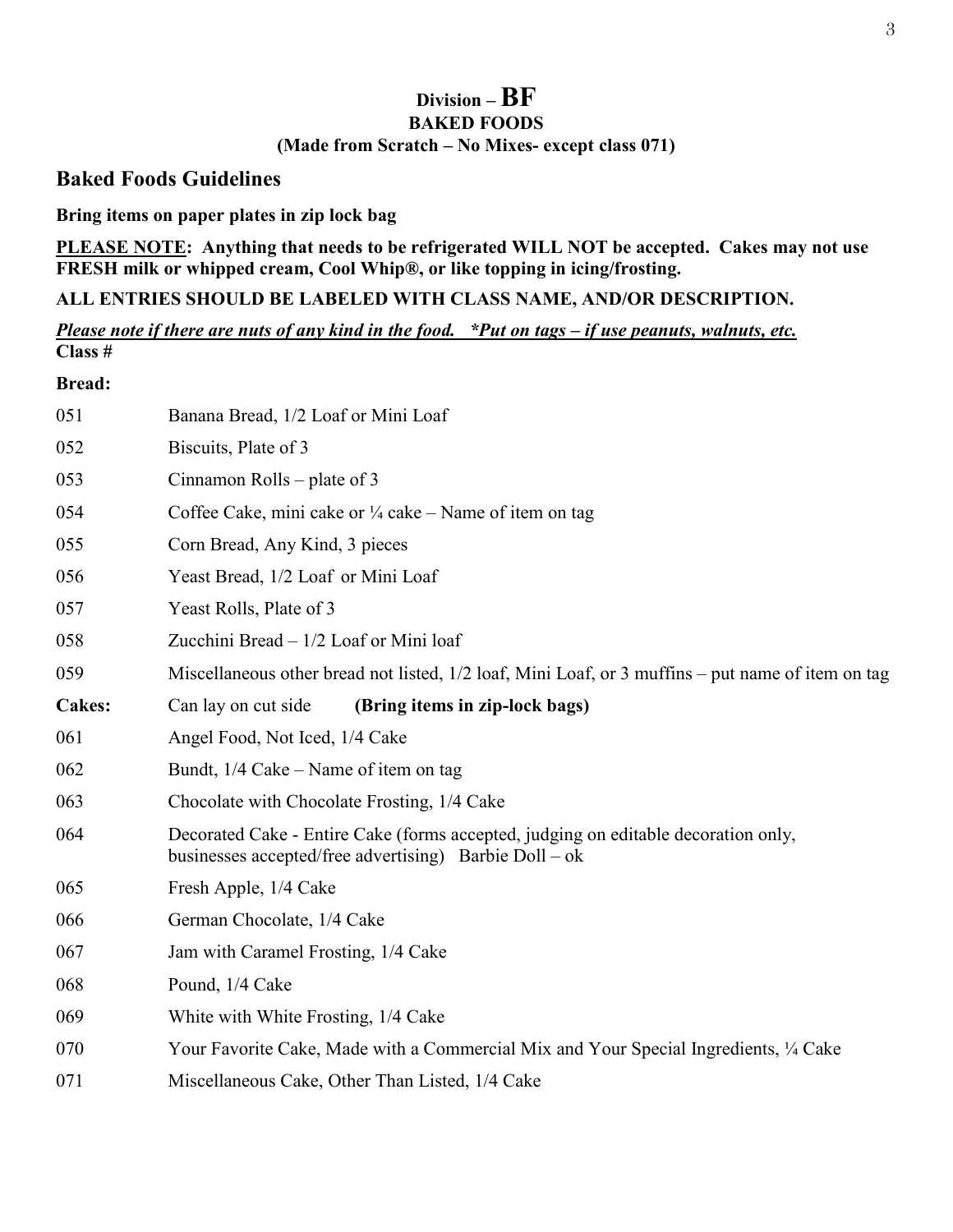# **Division: BF BAKED FOODS (continued)**

| Candy:          | (Bring items in zip-lock bags)                                             |
|-----------------|----------------------------------------------------------------------------|
| 076             | Chocolate Fudge, Plate of 3 pieces                                         |
| 077             | Divinity, Plate of 3 pieces.                                               |
| 078             | No Bake Cookies (Chocolate Oatmeal Candy, Haystacks, etc), Plate of 3      |
| 079             | Peanut Butter Fudge, Plate of 3 pieces.                                    |
| 080             | Miscellaneous Other Candy Not Listed, Any Kind, Plate of 3 pieces.         |
| <b>Cookies:</b> | (Bring in zip-lock bag)                                                    |
| 081             | Bar Cookie, Any Kind, Plate of $3$ – Name of bar (ex – Lemon Bar)          |
| 082             | Brownies, Plate of 3                                                       |
| 083             | Chocolate Chip, Plate of 3                                                 |
| 084             | Cupcakes, Iced, 3                                                          |
| 085             | Oatmeal, Plate of 3                                                        |
| 086             | Peanut Butter, Plate of 3                                                  |
| 087             | Sugar, Plate of 3                                                          |
| 088             | Decorated Sugar Cookies, plate of 3                                        |
| 089             | Miscellaneous, other cookie than listed, plate of 3.                       |
| Pies:           | (Bring in zip-lock bag on plate or tin)<br><b>NO CREAM OR PUDDING PIES</b> |
| 091             | Fruit, 1/4 pie                                                             |
| 092             | Nut, 1/4 pie                                                               |
| 093             | Miscellaneous 1/4 pie, other pie not listed                                |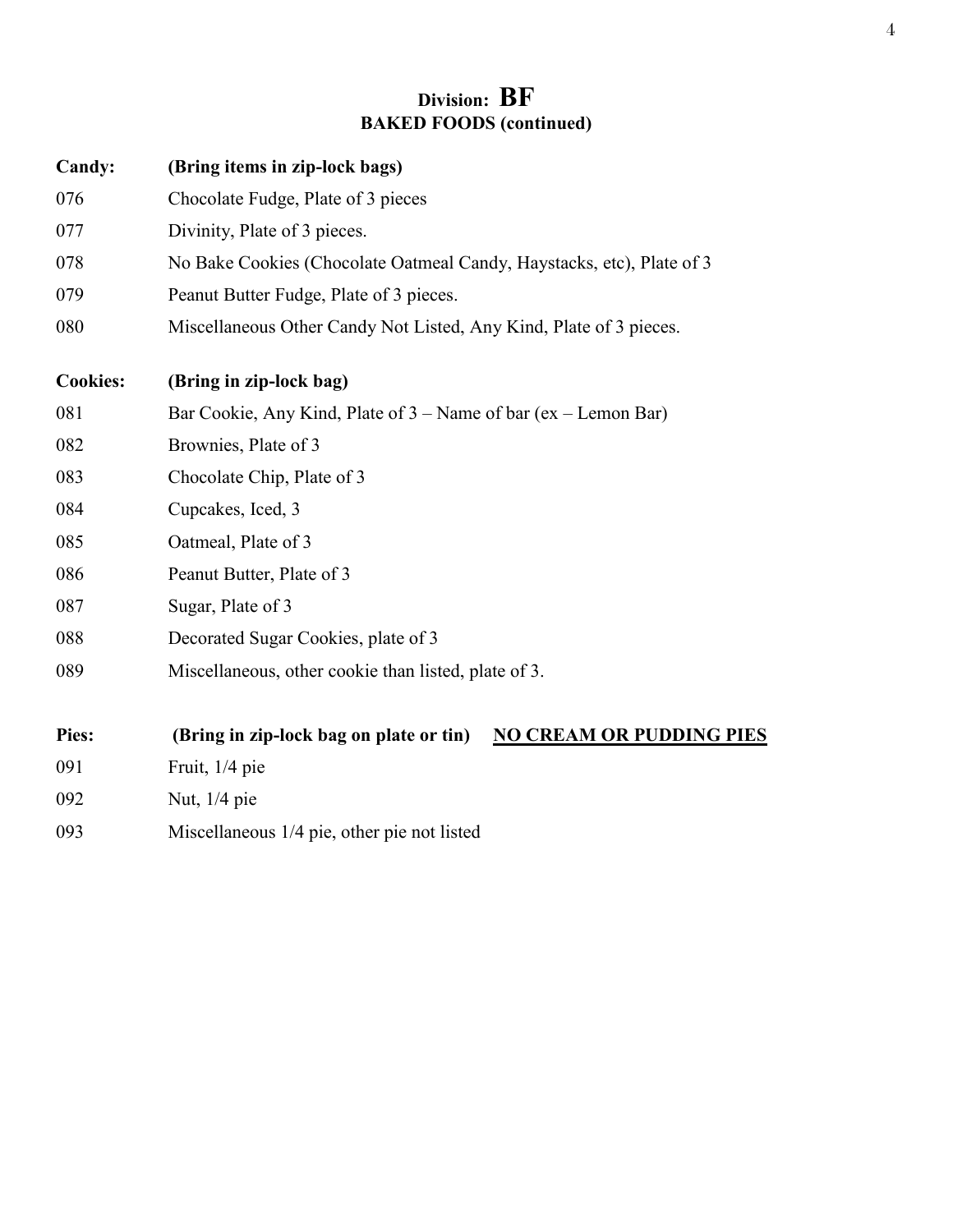# **Division - CF CANNED FOODS**

All entries must be in STANDARD CANNING JARS WITH CLEAN RINGS – any other jars *will not* be judged – NO MAYONAISE JARS. All Jars must be sealed at check-in.

#### **Fruit (pint or quart)**

| 101     | Apples                                    |
|---------|-------------------------------------------|
| 102     | <b>Blackberries</b>                       |
| 103     | Peaches                                   |
| 104     | Pears                                     |
| 105     | Miscellaneous Fruit, Other Not Listed     |
|         | <b>Jams/Preserves (half pint or pint)</b> |
| 111     | <b>Blackberry Jam</b>                     |
| 112     | Peach Jam                                 |
| 113     | Strawberry Jam                            |
| 114     | Miscellaneous, Other Not Listed/Jam       |
| 115     | <b>Cherry Preserves</b>                   |
| 116     | <b>Peach Preserves</b>                    |
| 117     | <b>Pear Preserves</b>                     |
| 118     | <b>Plum Preserves</b>                     |
| 119     | <b>Strawberry Preserves</b>               |
| 120     | Miscellaneous, Other Not Listed Preserves |
|         | Jelly (half pint or pint)                 |
| Class # |                                           |
| 121     | Apple                                     |
| 122     | Blackberry                                |
| 123     | Grape                                     |
| 124     | Bee Honey – any kind                      |
| 125     | Plum                                      |
| 126     | Strawberry                                |
| 127     | Syrup (any kind)                          |
| 128     | Miscellaneous Jelly, Other Not Listed     |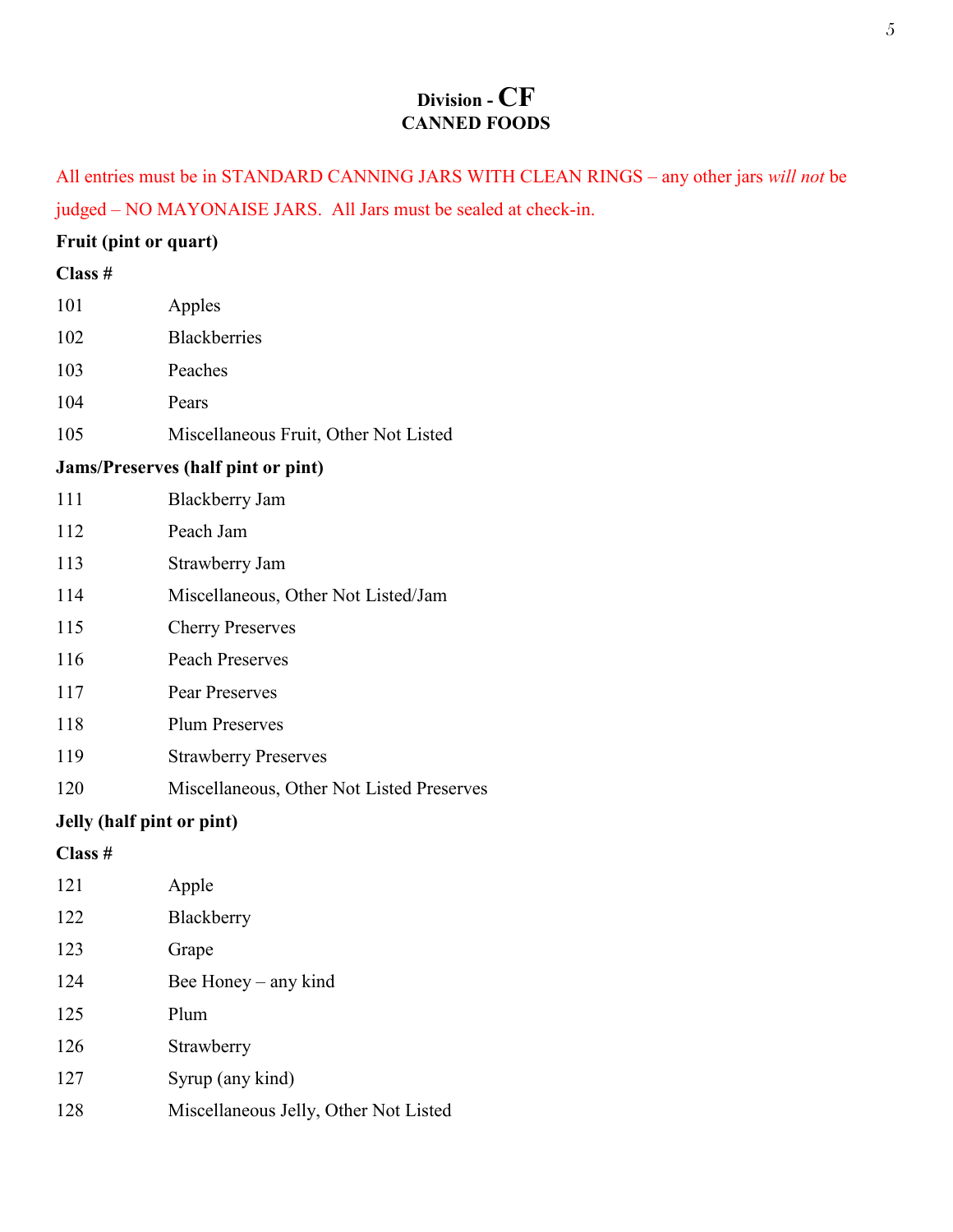# **Division: CF**

### **CANNED FOODS (continued)**

### **Relishes/Pickles/Sauces (pint or quart)**

| 129 | Apple Butter                                              |
|-----|-----------------------------------------------------------|
| 130 | Apple Sauce                                               |
| 131 | Pickles, Beet                                             |
| 132 | Pickles, Bread & Butter                                   |
| 133 | Pickles, Dill                                             |
| 134 | Pickles, Sweet Cucumber                                   |
| 135 | Relishes, Any Type                                        |
| 136 | Salsa                                                     |
| 137 | Tomato Sauce, any type                                    |
| 138 | Vegetables, Pickled                                       |
| 139 | Miscellaneous relish, pickles or sauces, Other Not Listed |
|     |                                                           |

# **Vegetables (pint or quart)**

| 141 | Carrots                                   |
|-----|-------------------------------------------|
| 142 | Corn                                      |
| 143 | Green Beans                               |
| 144 | Lima Beans                                |
| 145 | Peas                                      |
| 146 | Soup Mixture                              |
| 147 | Tomato Juice                              |
| 148 | Tomatoes                                  |
| 149 | Miscellaneous vegetable, Other Not Listed |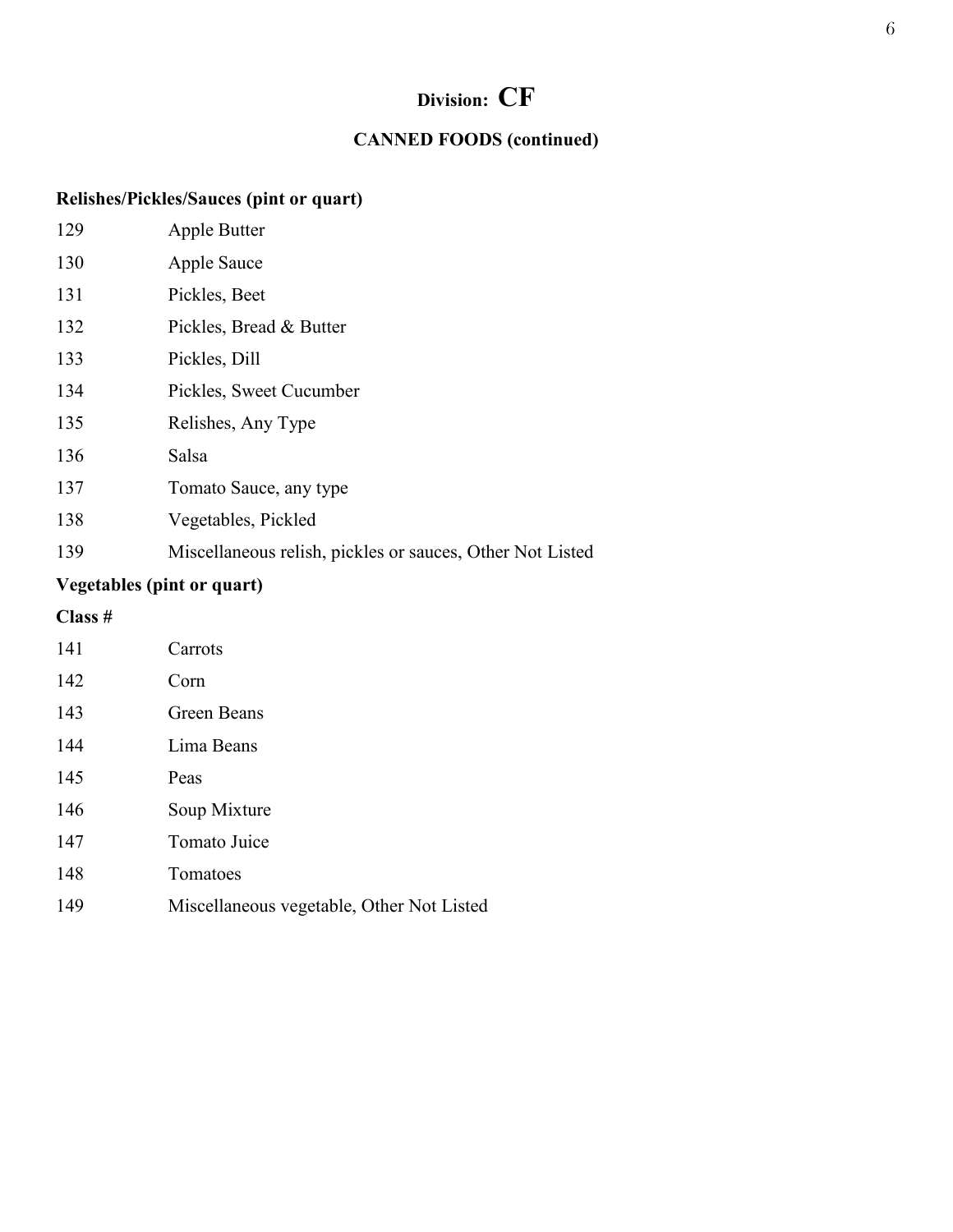# **Division - CC CHRISTMAS CORNER** *Hand Made Items Only*

| 151 | <b>Canvas Ornament</b>                   |
|-----|------------------------------------------|
| 152 | Ceramic, glazed                          |
| 153 | Ceramic, stained                         |
| 154 | Christmas Angel                          |
| 155 | <b>Christmas Chimes</b>                  |
| 156 | Christmas Clay Pot Decor                 |
| 157 | <b>Christmas Door Decoration</b>         |
| 158 | Christmas Door Wreath                    |
| 159 | Christmas Quilt                          |
| 160 | <b>Christmas Stocking</b>                |
| 161 | Christmas Table Centerpiece              |
| 162 | Christmas Tree Skirt                     |
| 163 | Christmas Wall hanging                   |
| 164 | <b>Crochet Ornament</b>                  |
| 165 | <b>Cross-stitch Ornament</b>             |
| 166 | Miscellaneous Ornament, other not listed |
| 167 | Papercraft                               |
| 168 | Placemats, Any Kind                      |
| 169 | Santa, Any Kind                          |
| 170 | Snowman, Any Kind                        |
| 171 | Christmas Table Runner                   |
| 172 | Miscellaneous item, Other Not Listed     |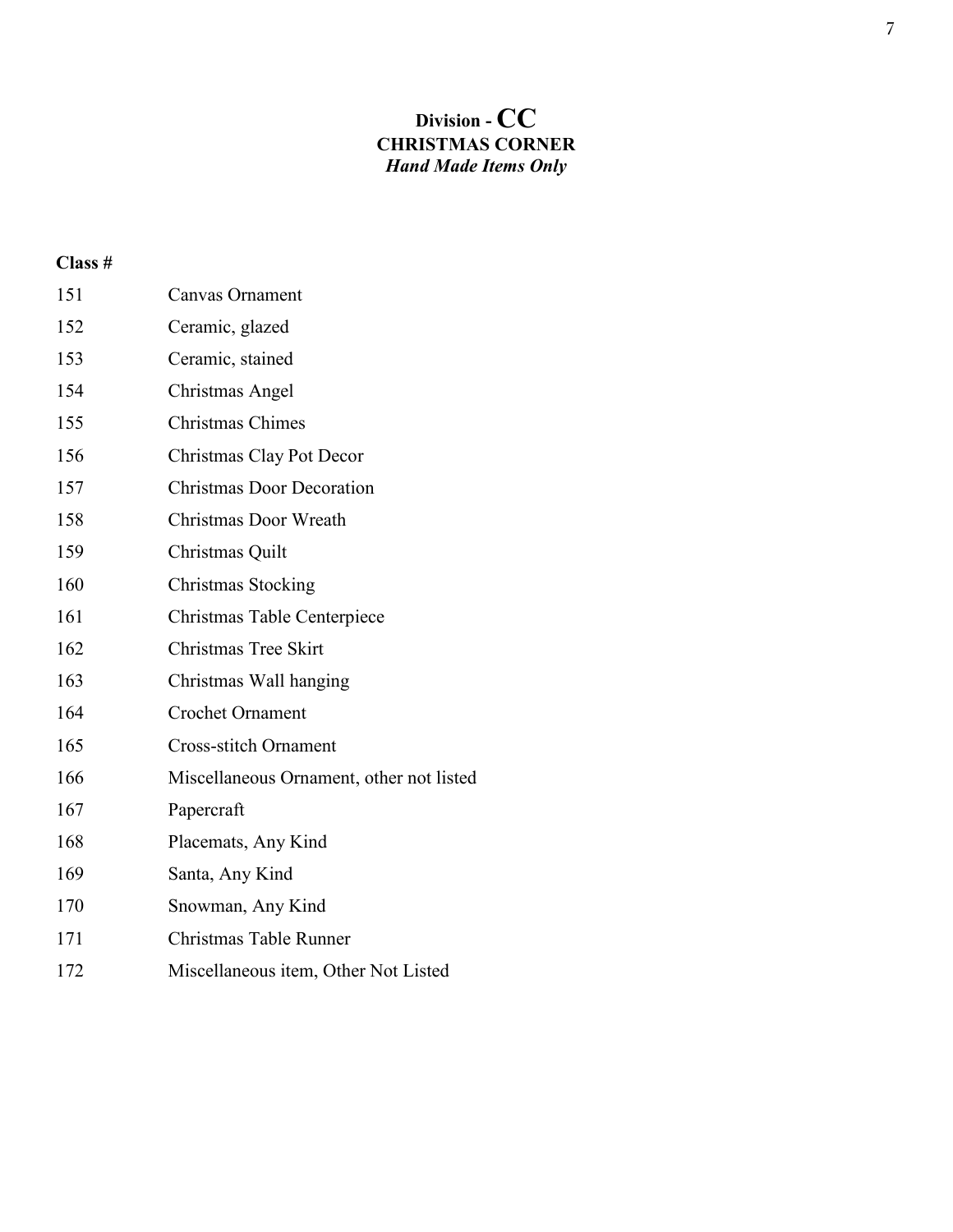# **Division – CR CRAFTS** *Hand Made Items Only*

| 201 | Antiqued or Decoupage Article                                                                  |
|-----|------------------------------------------------------------------------------------------------|
| 202 | Ceramic, Glazed                                                                                |
| 203 | Ceramic, Stained                                                                               |
| 204 | Doll, Baby-dressed in handmade clothing                                                        |
| 205 | Doll, Other-dressed in handmade clothing (not crocheted)                                       |
| 206 | Doll, Other-handmade                                                                           |
| 207 | Doll, Stuffed-handmade                                                                         |
| 208 | Doll, Stuffed-handmade and handmade clothing                                                   |
| 209 | Fabric Covered Item                                                                            |
| 210 | Gourd - Decorated                                                                              |
| 211 | Holiday Decorations - other than Christmas                                                     |
| 212 | Jewelry, handmade, any item                                                                    |
| 213 | Paper craft                                                                                    |
| 214 | Pillow, Folded Star                                                                            |
| 215 | Pillow, Pieced                                                                                 |
| 216 | Pillow, Quilted                                                                                |
| 217 | Pillow, Tossed                                                                                 |
| 218 | Placemat, any kind                                                                             |
| 219 | Plastic Canvas, any item                                                                       |
| 220 | Potholder, any kind                                                                            |
| 221 | Recycled Item, Any Kind                                                                        |
| 222 | Scrapbooking -2 page layout, entrant must designate pages to be judge if whole book is entered |
| 223 | Toy, Stuffed                                                                                   |
| 224 | Woodcraft, Handmade                                                                            |
| 225 | Miscellaneous, other item Not Listed                                                           |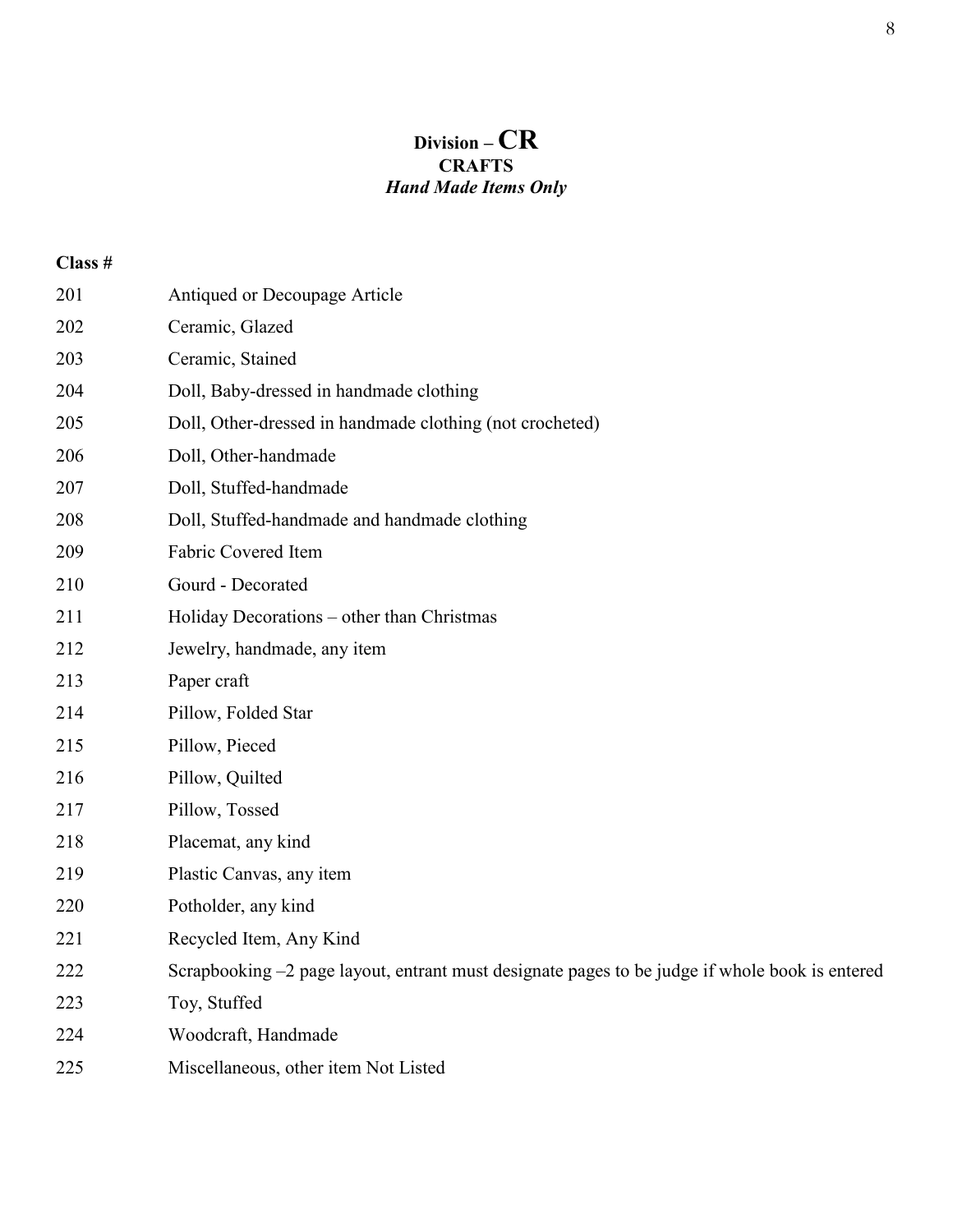# **Division - CK CROCHET & KNITTING**

| 250 | <b>Crocheted Basket</b>                                |
|-----|--------------------------------------------------------|
| 251 | Crocheted Bedspread                                    |
| 252 | <b>Crocheted Booties</b>                               |
| 253 | Crocheted Cape or Stole                                |
| 254 | Crocheted Collar                                       |
| 255 | <b>Crocheted Decorative Pot Holder</b>                 |
| 256 | <b>Crocheted Headwear</b>                              |
| 257 | <b>Crocheted Neck Scarf</b>                            |
| 258 | <b>Crocheted Pillow</b>                                |
| 259 | <b>Crocheted Scarf or Table Runner</b>                 |
| 260 | Crocheted Stuffed Toy for Baby                         |
| 261 | <b>Crocheted Sweater for Adult</b>                     |
| 262 | Crocheted Sweater for Baby                             |
| 263 | Crocheted Sweater for Child                            |
| 264 | Crocheted Tablecloth                                   |
| 265 | <b>Crocheted Thread Doily</b>                          |
| 266 | Crocheted Yarn Doily                                   |
| 267 | Doll, dressed in crocheted clothing                    |
| 268 | Item with Crocheted Edging                             |
| 269 | <b>Knitted Neck Scarf</b>                              |
| 270 | Rake Knitting Item                                     |
| 271 | Miscellaneous Crocheted Item, Other Not Listed         |
| 272 | Miscellaneous Knitted or Felted Item, Other Not Listed |
| 273 | <b>Knitted Booties</b>                                 |
| 274 | Knitted Dish Cloth                                     |
| 275 | Knitted Headwear                                       |
| 276 | Knitted Shaw                                           |
| 277 | Knitted Stuffed Toy for Baby                           |
| 278 | Knitted Sweater for Adult                              |
| 279 | Knitted Sweater for Baby                               |
| 280 | Knitted Sweater for Child                              |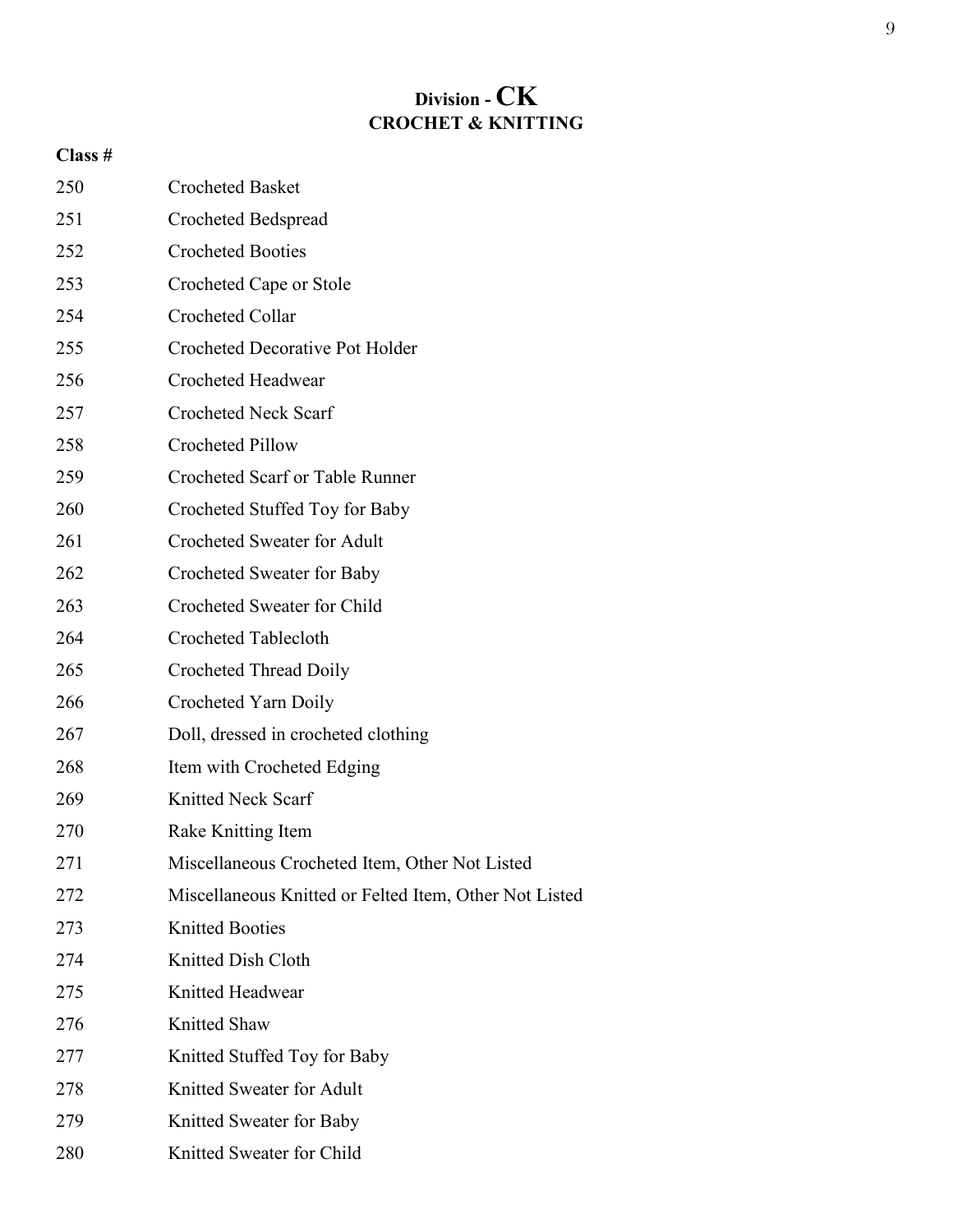# **Division -EM EMBROIDERY**

| 301 | Appliquéd Pillow Case                                       |
|-----|-------------------------------------------------------------|
| 302 | Article in Counted Cross Stitch (not a pillow)              |
| 303 | Candlewick Embroidered Item                                 |
| 304 | <b>Counted Cross Stitch Picture</b>                         |
| 305 | <b>Counted Cross Stitch Pillow</b>                          |
| 306 | <b>Crewel Embroidered Picture</b>                           |
| 307 | Crewel Embroidered Pillow                                   |
| 308 | <b>Cross Stitch Picture</b>                                 |
| 309 | <b>Cross Stitch Pillow Case</b>                             |
| 310 | Cross Stitch Sampler                                        |
| 311 | <b>Embroidered Pillow Case</b>                              |
| 312 | <b>Embroidered Sampler</b>                                  |
| 313 | Embroidered Snowflake – (chicken scratch on gingham fabric) |
| 314 | <b>Embroidered Tablecloth</b>                               |
| 315 | <b>Embroidered Wall Hanging</b>                             |
| 316 | Needlepoint Picture                                         |
| 317 | Needlepoint or Petit Point Pillow                           |
| 318 | Swedish Embroidered Item                                    |
| 319 | Tatted Item or Item with Tatted Edging                      |
| 320 | Miscellaneous Other Item, Not Listed                        |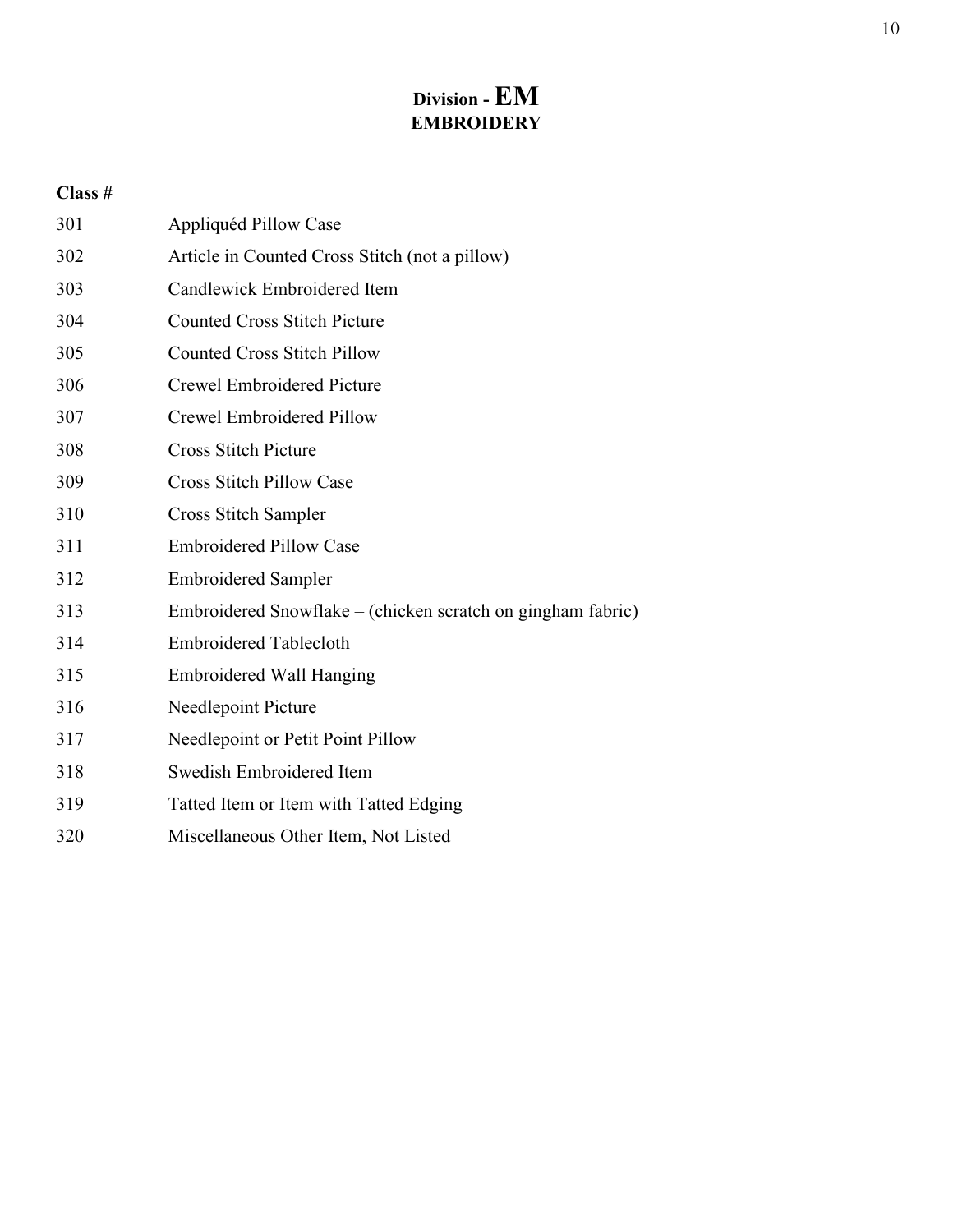# **Division - FL FLOWERS**

#### **Class #**

#### **Arrangements: Vases Judged, (once receiving a blue ribbon, vase may not be entered the following year) – exception on miniature – put in small container – Put name of flower on tags**

| 351 | Cut Flower, other than listed                       |
|-----|-----------------------------------------------------|
| 352 | Dining, fresh flowers                               |
| 353 | Dried Flower, any size                              |
| 354 | Kitchen, fresh flowers                              |
| 355 | Living Room fresh flowers, coffee table centerpiece |
| 356 | Miniature, overall height not to exceed 5 inches    |

|     | Cut Flowers: Bring in a Bud Vase, Bud Vase Not Judged,                                      |
|-----|---------------------------------------------------------------------------------------------|
| 361 | Cosmos, 1 bloom                                                                             |
| 362 | Cox Comb, 1 bloom                                                                           |
| 363 | Dwarf Marigolds, 1 bloom                                                                    |
| 364 | Dwarf Sunflower, 1 bloom                                                                    |
| 365 | Giant Dahlia, 1 bloom                                                                       |
| 366 | Giant Marigold, 1 bloom                                                                     |
| 367 | Gladiolas – any color, 1 bloom                                                              |
| 368 | Hydrangea– any color. 1 bloom                                                               |
| 369 | Iris                                                                                        |
| 370 | Lilliput Zinnias, 1 bloom                                                                   |
| 371 | Lily other than Daylily or Calla Lily – any color, 1 stem                                   |
| 372 | Daylily- any color $-1$ stem                                                                |
| 373 | Calla Lily – any color – 1 stem                                                             |
| 374 | Miniature Roses, any color, 1 rose – (nothing over 5" tall) put in a mini vase or container |
|     |                                                                                             |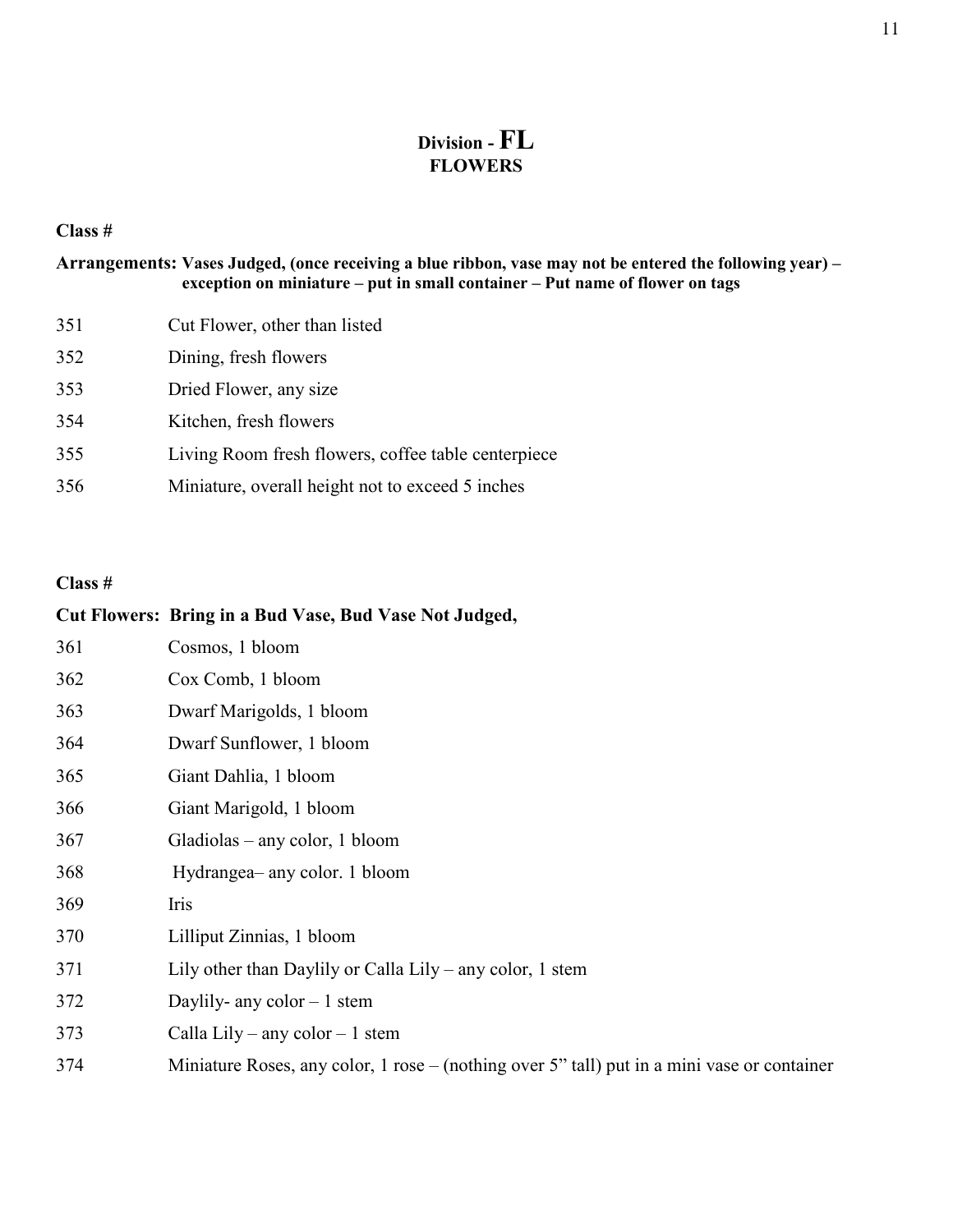# **Division: FL FLOWERS (continued)**

#### **Cut Flowers: Container Not Judged, Bring in a Bud Vase (continued)**

| 376 | Pom Pom Dahlia, 1 bloom                               |
|-----|-------------------------------------------------------|
| 377 | Rose, Pink or Pink Blend, 1 bloom                     |
| 378 | Rose, Red or Red Blend, 1 bloom                       |
| 379 | Rose, White or White Blend, 1 bloom                   |
| 380 | Rose, Yellow, 1 bloom                                 |
| 381 | Rose, Other Color, 1 bloom                            |
| 382 | Zinnias, 1 bloom                                      |
| 383 | Miscellaneous Cut Flowers, other than listed, 1 bloom |

# **Potted Plants: Container Not Judged – Potted plants receiving 1st place blue ribbon cannot be entered again**

| Class # |                                             |
|---------|---------------------------------------------|
| 384     | African Violet                              |
| 385     | Begonia                                     |
| 386     | Cactus                                      |
| 387     | Fern                                        |
| 388     | Geranium                                    |
| 389     | <b>Hanging Plant</b>                        |
| 390     | Hens and Chicks                             |
| 391     | Petunias                                    |
| 392     | Potted Plant, Most Unusual                  |
| 393     | Sultana/Impatiens                           |
| 394     | Miscellaneous Plant, Other than listed      |
| 395     | Miniature Garden (Container will be judged) |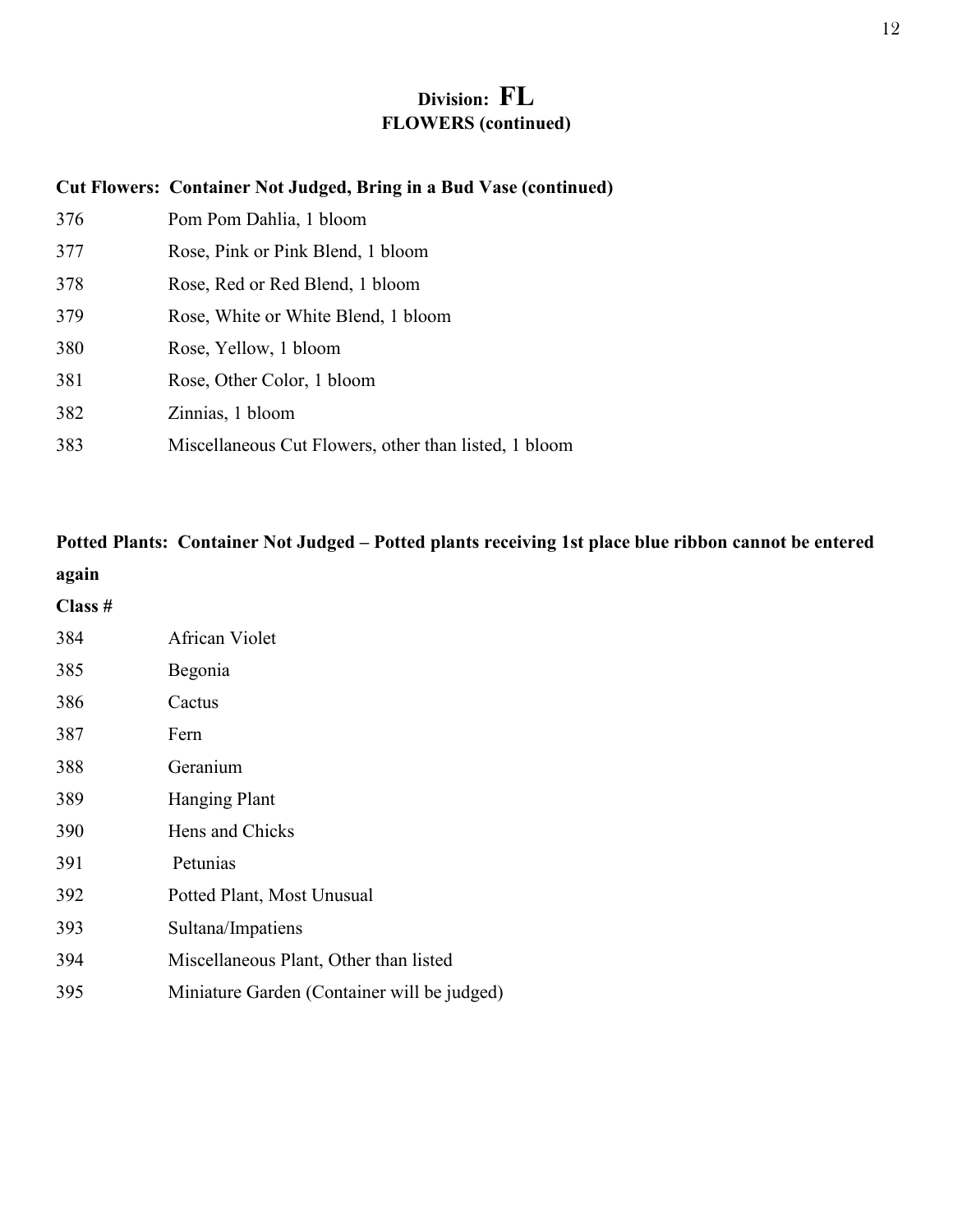# **Division – FF FURNITURE & FURNISHINGS**

| 401 | <b>Antiqued Article</b>                                     |
|-----|-------------------------------------------------------------|
| 402 | Artificial Floral Arrangement                               |
| 403 | Basket, Bread                                               |
| 404 | Basket, Fireside (hand woven)                               |
| 405 | Basket, Rag (coil)                                          |
| 406 | Basket, Rag (crocheted)                                     |
| 407 | Basket, Sewing (hand woven)                                 |
| 408 | Basket, Small (hand woven)                                  |
| 409 | Basket, Large (hand woven)                                  |
| 410 | Basket, Miscellaneous, Other than listed                    |
| 411 | Chair or Stool with Handmade Seat                           |
| 412 | Painted Item, Free Hand                                     |
| 413 | Refinished Item                                             |
| 414 | Rug, Crocheted                                              |
| 415 | Rug, Hand Woven                                             |
| 416 | Rug, Hooked                                                 |
| 417 | Rug, Other Than Listed                                      |
| 418 | Swag                                                        |
| 419 | Wreath, from Natural Materials                              |
| 420 | Wreath, Decorated Other than Natural Materials              |
| 421 | Miscellaneous Other Item, Other than listed or not a basket |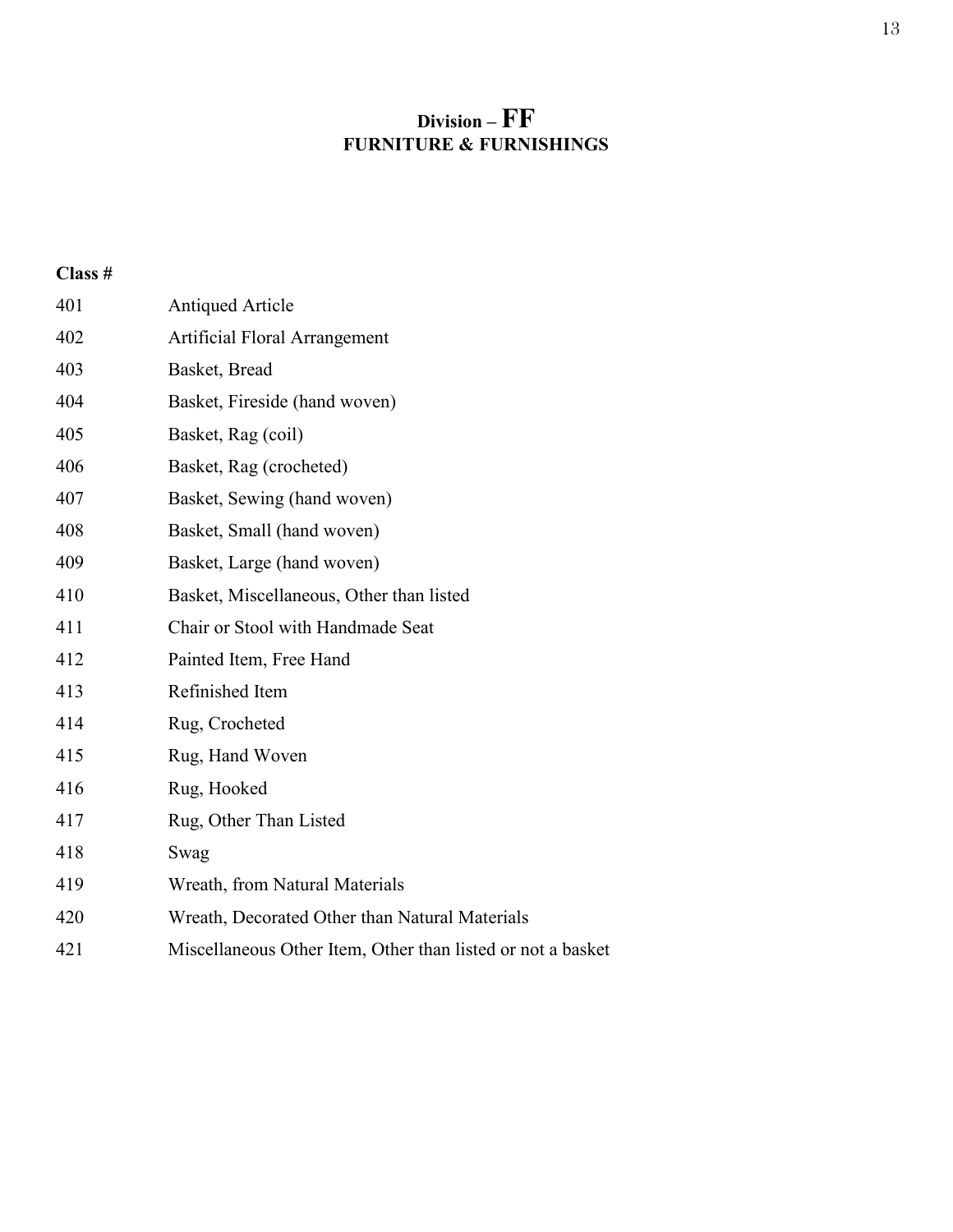# **Division - GR GARDEN**

**Bring items in Zip Lock bags. Plates, used to display entries, will be furnished. Any perishable items that become unpleasant will be discarded.**

- Apples, Green, Plate of 3
- Apples, Red, Plate of 3
- Apples, Yellow, Plate of 3
- Asparagus, 3 Spears
- Beans, Green, Any Variety 3
- Bean, Green Shell Outs, Plate of 3
- Beets, Plate of 3
- Blackberries, wild, ½ cup
- Blackberries, Tame, ½ cup
- Blueberries, ½ cup
- Broccoli, 1 Bunch
- Brussels' Sprouts, plate of 3
- Cabbage, outer leaves removed, 1 Head
- Cabbage, w/outer leaves, l head
- Carrots, tops removed, Plate of 3
- Cauliflower, 1 Head
- Corn, (shucked), Plate of 3
- Cucumbers, Other, Plate of 3
- Cucumbers, Pickling, Plate of 3
- Displays, Garden, Most Attractive, 8 (+) Different
- Eggplant, Plate of 1 or more
- Exhibits, Garden, Most Unusual
- Gooseberries, 1/2 cup
- Gourds, Most Attractive Collection
- Grapes, Any Variety, 1 Bunch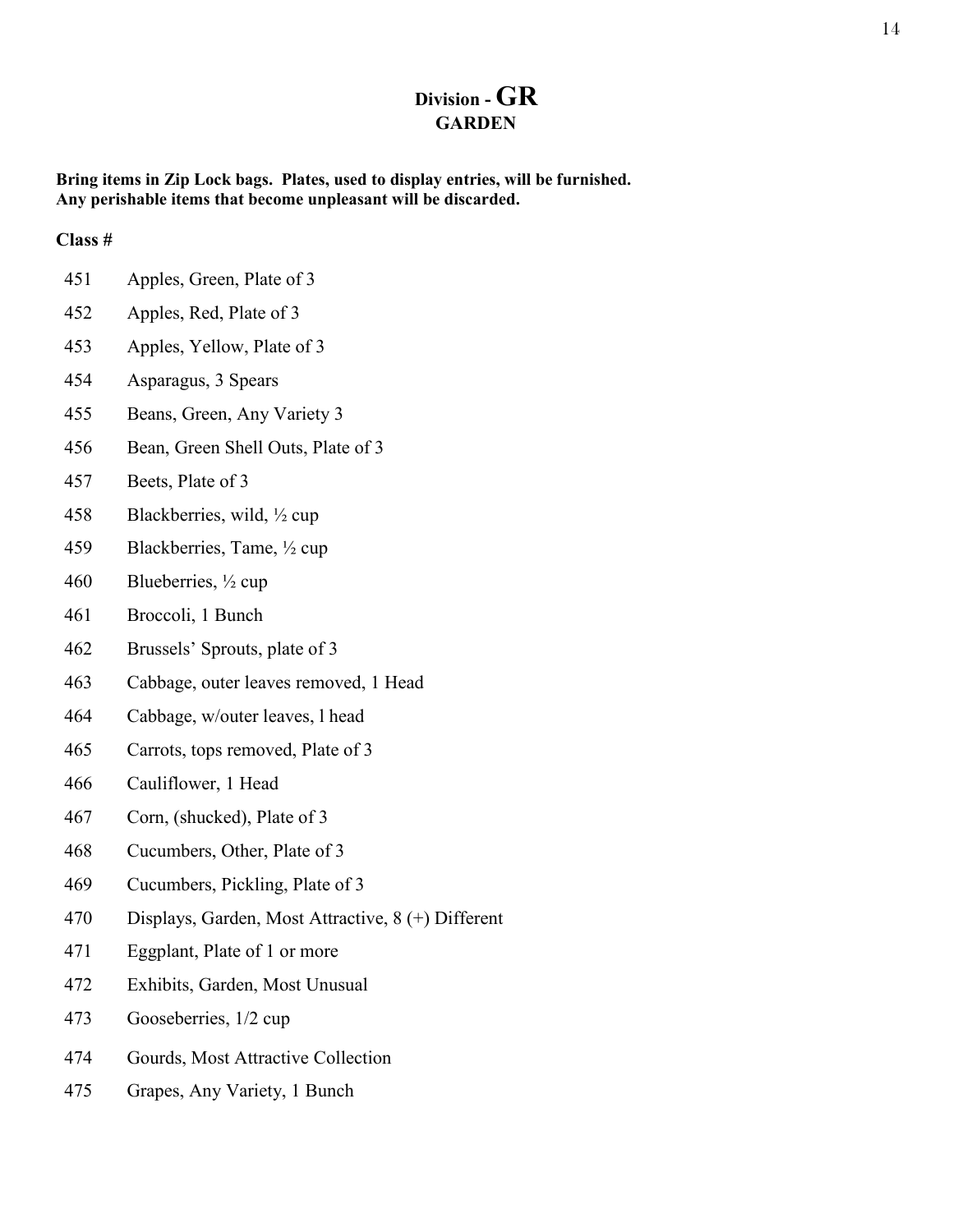# **DIVISION: GR GARDEN – (continued)**

| 476 | Herb Display, Label type of Herbs on display |
|-----|----------------------------------------------|
| 477 | Melon, Other Than Listed                     |
| 478 | Okra, plate of 3                             |
| 479 | Onions, Green with roots, plate of 3         |
| 480 | Onion, Any Variety, plate of 3               |
| 481 | Peaches, plate of 3                          |
| 482 | Pears, plate of 3                            |
| 483 | Peas, Green $-3$ pods                        |
| 484 | Peppers, Banana, plate of 3                  |
| 485 | Peppers, Bell, plate of 3                    |
| 486 | Peppers, Hot, plate of 3                     |
| 487 | Plums, plate of 3                            |
| 488 | Potatoes, Red, plate of 3                    |
| 489 | Potatoes, Sweet, plate of 3                  |
| 490 | Potatoes, White, plate of 3                  |
| 491 | Radishes, plate of 3                         |
| 492 | Raspberries, 1/2 cup                         |
| 493 | Squash, yellow summer, plate of 3            |
| 494 | Squash, Crock Neck                           |
| 495 | Squash, Straight Neck                        |
| 496 | Squash, Zucchini, plate of 3                 |
| 497 | Sunflower Head, Largest and Best             |
| 498 | Tomatoes, Green, Any Kind, Plate of 3        |
| 499 | Tomatoes, Red, plate of 3                    |
| 500 | Tomatoes, Small Variety, plate of 3          |
| 501 | Tomatoes, Yellow, plate of 3                 |
| 502 | Turnips, Plate of 3                          |
| 503 | Miscellaneous Garden item, Other than listed |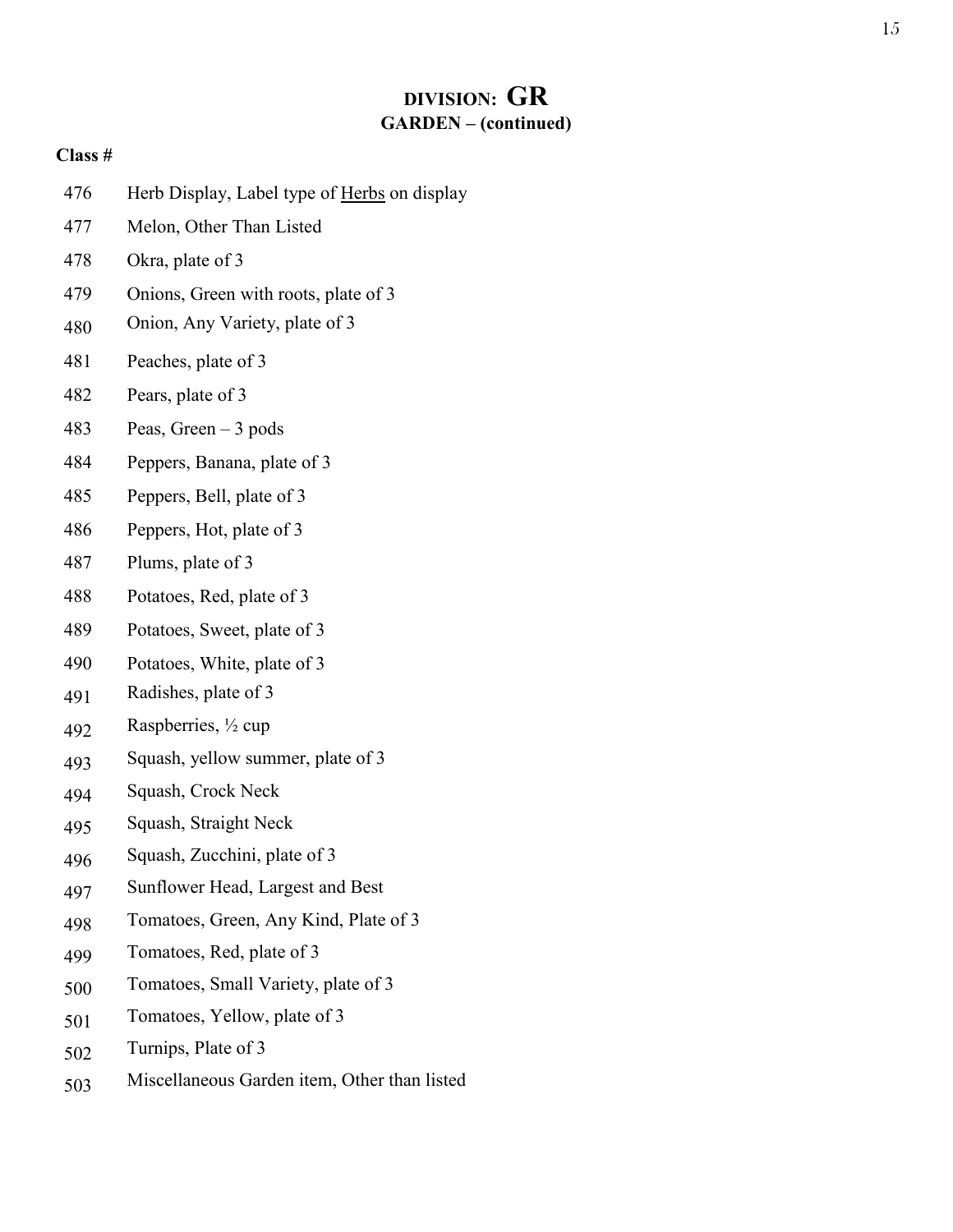# **Division - HWA HANDMADE APPAREL & ACCESSORIES**

# **All Categories must be handmade EXCEPT 507, 508, and 509.**

| 501 | <b>Accessory Item</b>                               |
|-----|-----------------------------------------------------|
| 502 | Apron, Any Kind                                     |
| 503 | Boy's Clothing                                      |
| 504 | Child's Dress (up to age 12)                        |
| 505 | Children's Sportswear                               |
| 506 | Costume (Adult or Child)                            |
| 507 | Decorated Apron - purchased and hand decorated      |
| 508 | Decorated Sweatshirt – purchased and hand decorated |
| 509 | Decorated T-Shirt – purchased and hand decorated    |
| 510 | Handmade Baby Garment                               |
| 511 | Ladies Dress/Jumper                                 |
| 512 | Ladies Ensemble, 3 or more pieces                   |
| 513 | Ladies Long Dress or Formal                         |
| 514 | Ladies Pants/Skirt/Shorts                           |
| 515 | <b>Ladies Patchwork Garment</b>                     |
| 516 | Ladies Shirt/Blouse                                 |
| 517 | Ladies Suit, 2 or more pieces                       |
| 518 | Men's Clothing                                      |
| 519 | Vest, any kind                                      |
| 520 | Vest, decorated                                     |
| 521 | Miscellaneous, Other than listed                    |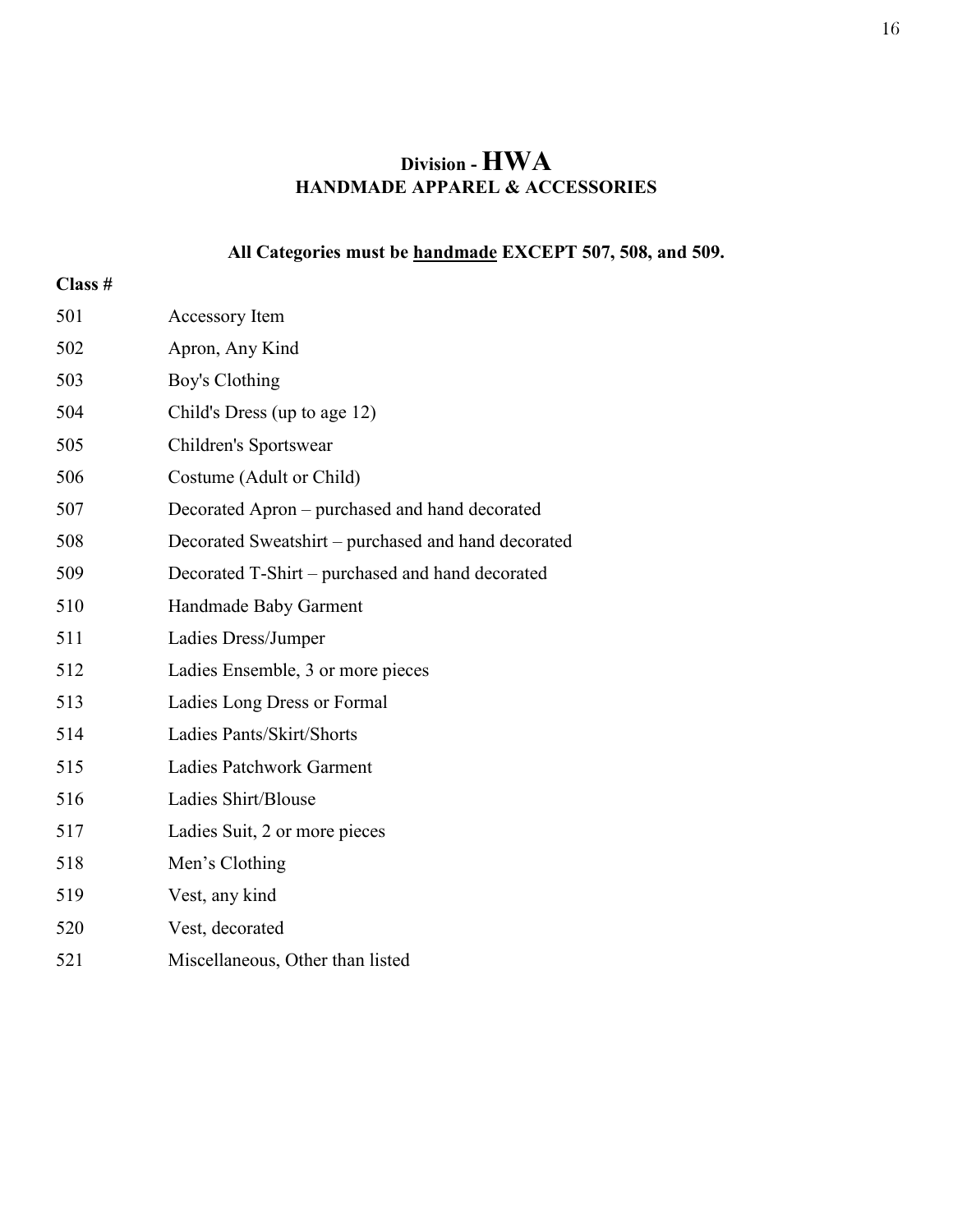# **Division - QU QUILTS**

# **(Work should be done by entrant, except class 558 or 571. )**

### **Class #**

# **HAND WORK:**

| 551 | Quilt Top, Pieced                                                                            |
|-----|----------------------------------------------------------------------------------------------|
| 552 | Quilt Top, Appliqued                                                                         |
| 553 | Quilt Top, Cross-stitched                                                                    |
| 554 | Miscellaneous Top, OTHER than listed                                                         |
| 555 | Quilt, Appliquéd                                                                             |
| 556 | Quilt, Cross-stitch                                                                          |
| 557 | Quilt, Embroidered                                                                           |
| 558 | Quilt, Old (50 years or more) In Good Condition, Handwork can be done by other than Entrant. |
|     | Will not be considered for Grand Champion unless handwork is done by Entrant.                |
| 559 | Quilt, Pieced, Hand quilted                                                                  |
| 560 | Quilt Pattern, Preprinted                                                                    |
| 561 | Quilt or Coverlet for Baby, Appliquéd                                                        |
| 562 | Quilt or Coverlet for Baby, Cross-stitch                                                     |
| 563 | Quilt or Coverlet for Baby, Embroidered                                                      |
| 564 | Quilt or Coverlet for Baby, Pieced                                                           |
| 565 | Quilt or Coverlet for Baby, Miscellaneous, Other than listed above                           |
| 566 | Quilted Wall Hanging                                                                         |
| 567 | Miscellaneous Quilt                                                                          |
| 568 | Miscellaneous Quilted Item, Other than listed                                                |
|     |                                                                                              |

### **Class #**

# **MACHINE WORK:**

| 569 | Quilt Top, Pieced                                              |
|-----|----------------------------------------------------------------|
| 570 | Quilt, Machine quilted by Entrant                              |
| 571 | Quilt, Machine quilted by other than Entrant                   |
| 572 | Quilted Wall Hanging                                           |
| 573 | Quilt or Coverlet for Baby, Machine Pieced and Machine Quilted |
| 574 | Miscellaneous Item, Machine Quilted by Entrant                 |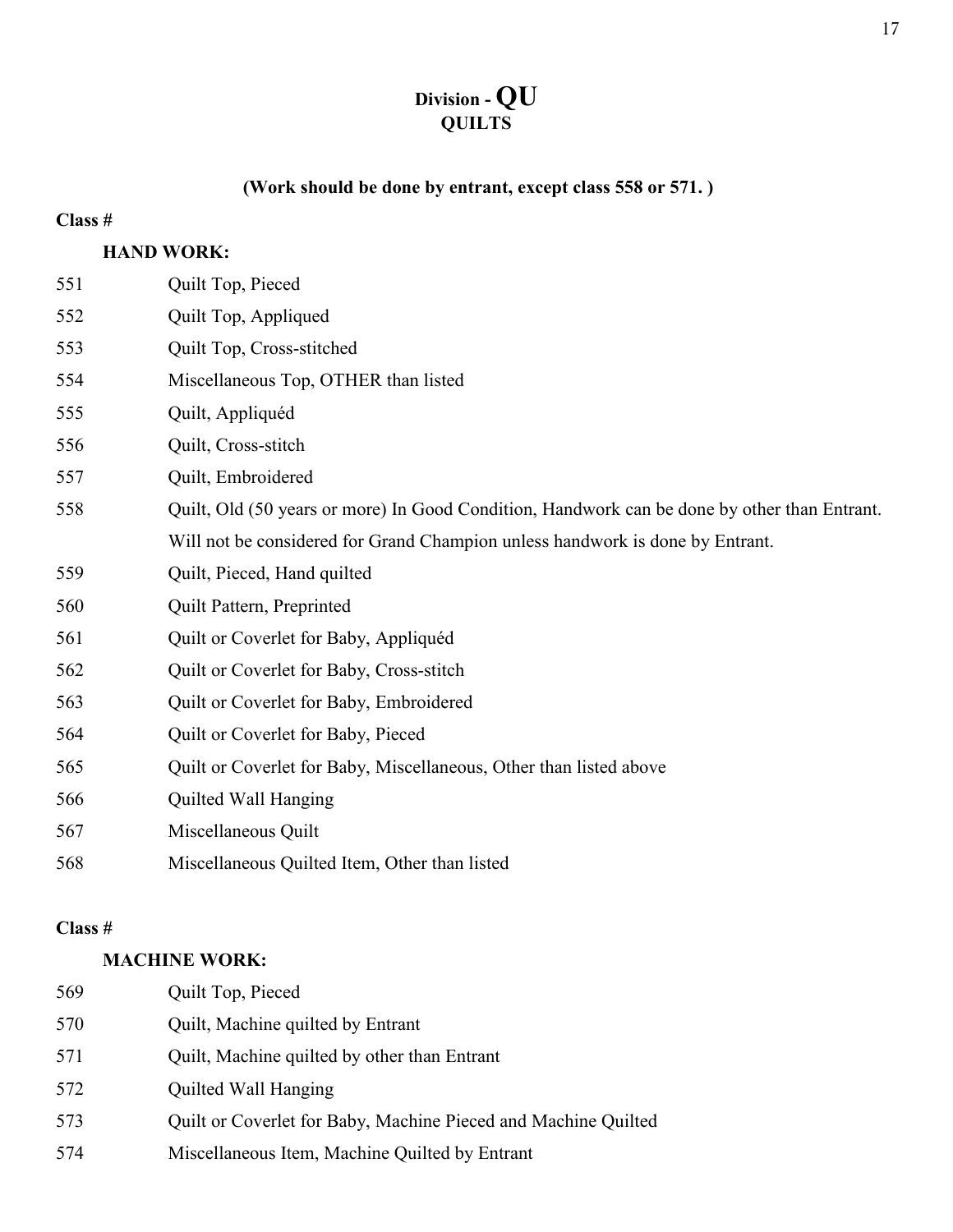# **Division – KIDS 1 Age Restriction: 7 years old & under All entries will receive a participation ribbon**

| 601 | <b>Bakery Item</b>                            |
|-----|-----------------------------------------------|
| 602 | <b>Best Creative Hobby</b>                    |
| 603 | Candy or No-bake Cookies (cookies-plate of 3) |
| 604 | Christmas Item                                |
| 605 | Cut Flower $-$ single, $-$ NO arrangements    |
| 606 | Decorated Shirt                               |
| 607 | Fabric Item                                   |
| 608 | Garden Display (4 items)                      |
| 609 | Handmade Jewelry                              |
| 610 | Model                                         |
| 611 | Paper Mache'                                  |
| 612 | Potted Plant                                  |
| 613 | Wood Item                                     |
| 614 | Miscellaneous Item, other than listed         |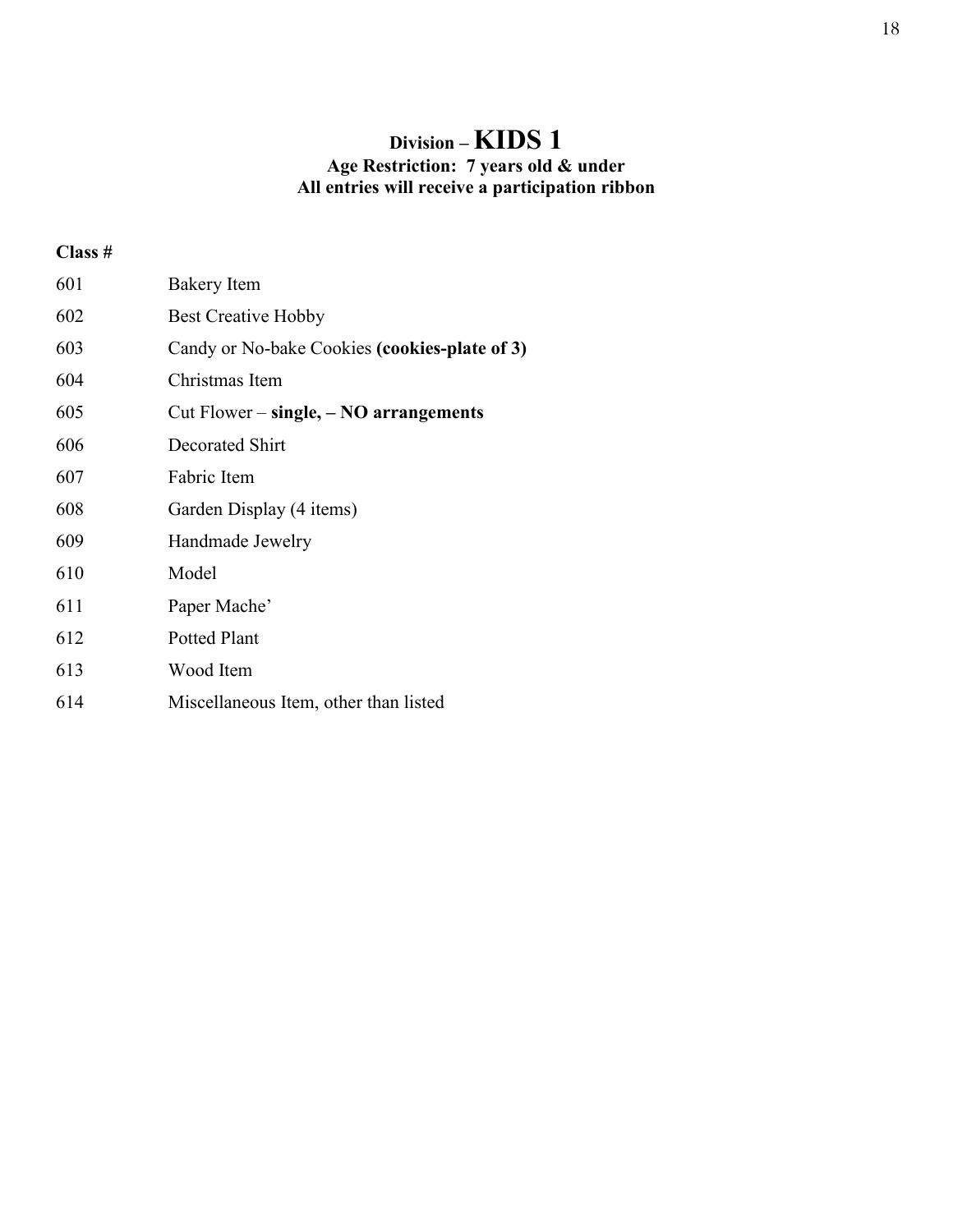# **Division – KIDS 2**

#### **Age Restriction: 8-12 years old All entries will receive a participation ribbon**

| 620 | <b>Bakery Item</b>                              |
|-----|-------------------------------------------------|
| 621 | <b>Best Creative Hobby</b>                      |
| 622 | Candy or No-bake Cookies – (cookies-plate of 3) |
| 623 | Christmas Item                                  |
| 624 | Cut Flower – single, No arrangements            |
| 625 | Decorated T-shirt                               |
| 626 | Fabric Item                                     |
| 627 | Garden Display (4 items)                        |
| 628 | Handmade Jewelry                                |
| 629 | Model                                           |
| 630 | Paper Mache'                                    |
| 631 | <b>Potted Plant</b>                             |
| 632 | Scrapbooking                                    |
| 633 | Wood Item                                       |
| 634 | Miscellaneous Item, Other than listed           |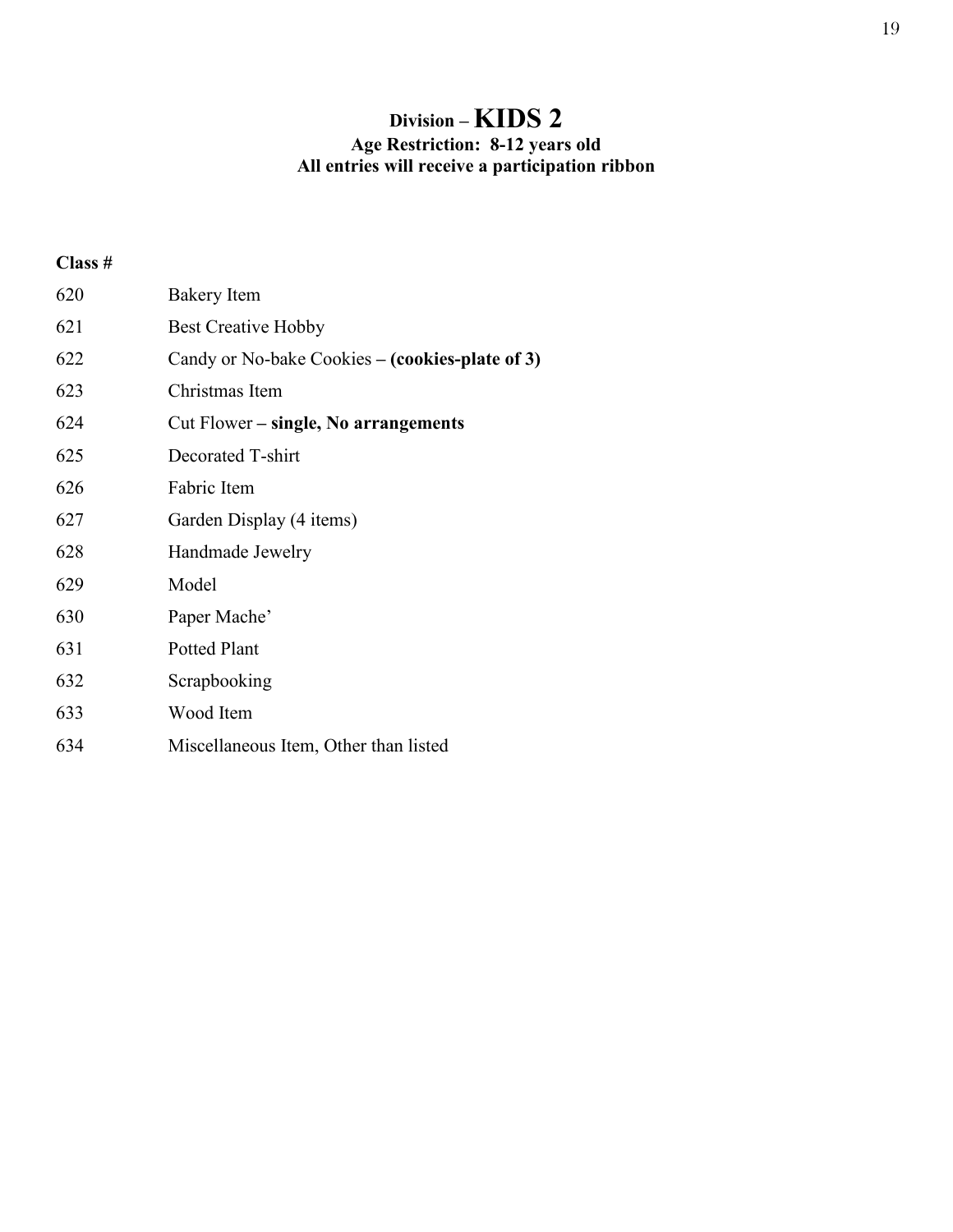# **Division - WORKSHOP**

| 651 | Hand Carved Wood Item, Large                        |
|-----|-----------------------------------------------------|
| 652 | Hand Carved Wood Item, Miniature (5 inches or less) |
| 653 | Leather Item                                        |
| 654 | Metal Item, Any Kind                                |
| 655 | Wood Item, Large                                    |
| 656 | Wood Item, Small (12 inches or less)                |
| 657 | Woven Item                                          |
| 658 | Miscellaneous Item - Other than listed.             |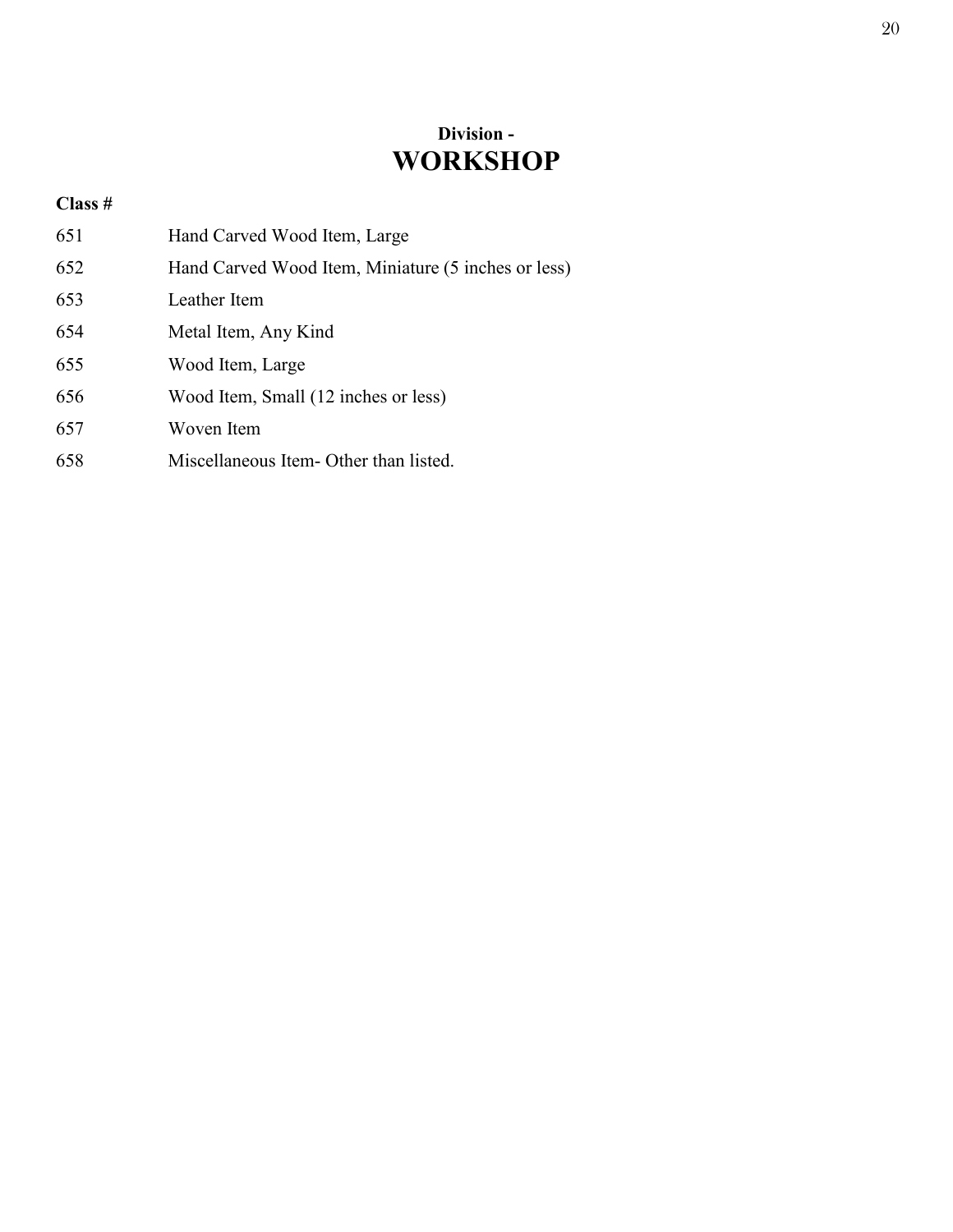### **Division – FA1 FINE ARTS Age Restriction: 7 yrs old & under All entries will receive a participation ribbon**

#### **ALL ENTRIES SHOULD BE IN PROTECTIVE SLEEVES AND PHOTOS SHOULD BE READY FOR HANGING—only frame for pictures, paintings – not crayon - FRAMES NOT JUDGED**

| Class # |                                                                       |
|---------|-----------------------------------------------------------------------|
| 721     | Ceramic Item                                                          |
| 722     | Coloring Book Art                                                     |
| 723     | Crayon Drawing – all crayon – no pencil                               |
| 724     | Creative Writing, 150 words or less,                                  |
| 725     | Felt Tip Marker Drawing                                               |
| 726     | Mixed Media                                                           |
| 727     | Pencil Drawing – color                                                |
| 728     | Pencil Drawing – black/white                                          |
| 729     | Photography (black and white), Framed or mat board (frame not judged) |
| 730     | Photography (color), Framed or mat board, (frame not judged)          |
| 731     | Sand Art                                                              |
| 732     | Sculpture/Pottery, including play dough                               |
| 733     | <b>Watercolor Painting</b>                                            |
| 734     | Miscellaneous, Other than listed                                      |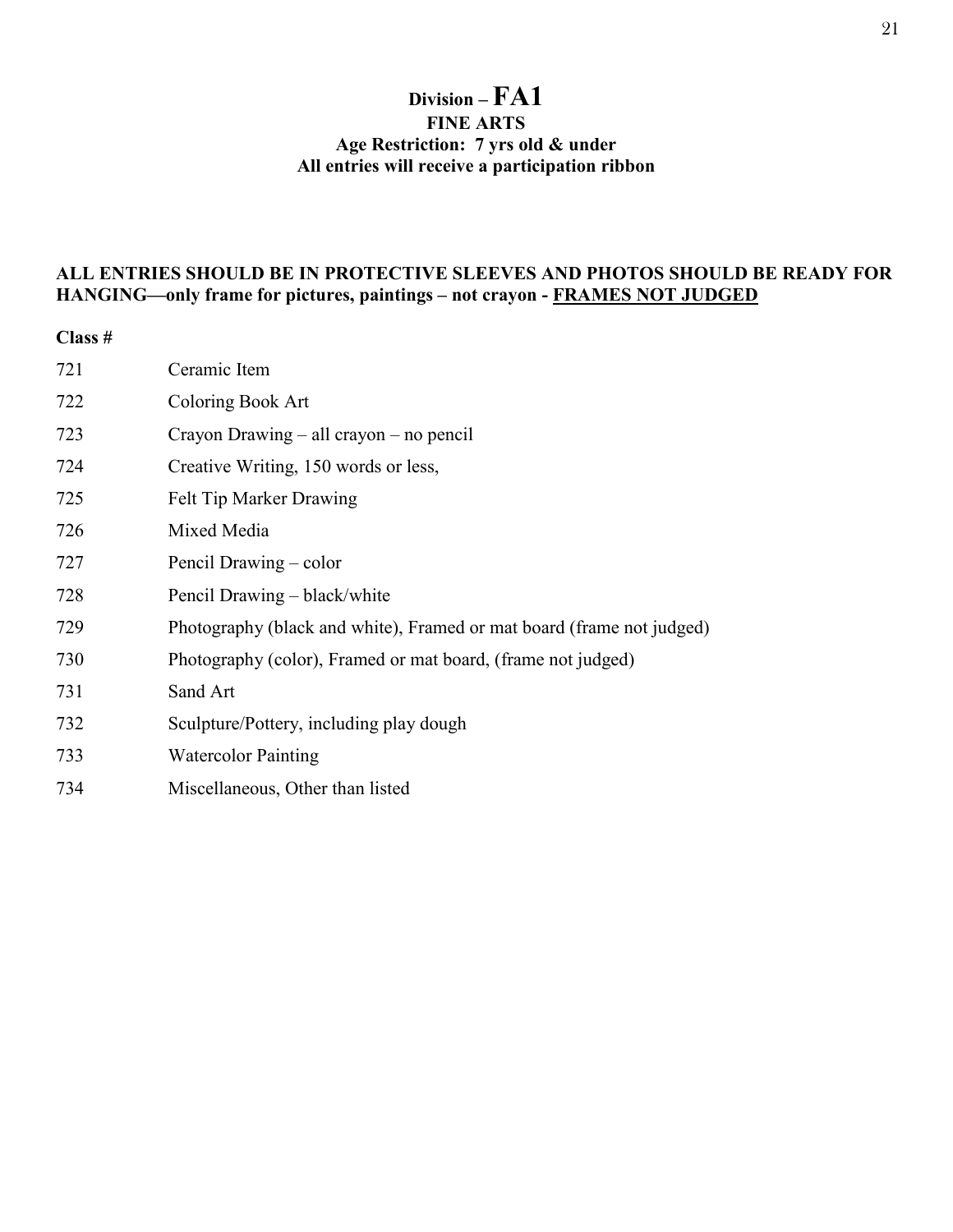### **Division – FA2 FINE ARTS Age Restriction: 8-12 years old All entries will receive a participation ribbon**

### **ALL ENTRIES SHOULD BE IN PROTECTIVE SLEEVES AND PHOTOS SHOULD BE READY FOR HANGING—only frame for pictures, paintings – not crayon - FRAMES NOT JUDGED**

| Class # |                                                             |
|---------|-------------------------------------------------------------|
| 700     | <b>Acrylic Painting</b>                                     |
| 701     | Ceramic Item                                                |
| 702     | Collage                                                     |
| 703     | <b>Computer Generated Design</b>                            |
| 704     | Crayon Drawing – all crayon – no pencil                     |
| 705     | Creative Writing $-500$ words or less                       |
| 706     | Felt Tip Marker Drawing                                     |
| 707     | Mixed Media                                                 |
| 708     | Oil Painting                                                |
| 709     | Pencil Drawing – color                                      |
| 710     | Pencil Drawing - black/white                                |
| 711     | Pen & Ink Drawing                                           |
| 712     | Photography (B&W), Framed or mat board (frame not judged)   |
| 713     | Photography (color), Framed or mat board (frame not judged) |
| 714     | Poem/Poetry                                                 |
| 715     | Sand Art                                                    |
| 716     | Scratch Art                                                 |
| 717     | Sculpture/Pottery, including play dough                     |
| 718     | <b>Watercolor Painting</b>                                  |
| 719     | Coloring Book Art                                           |
| 720     | Miscellaneous, Other than listed                            |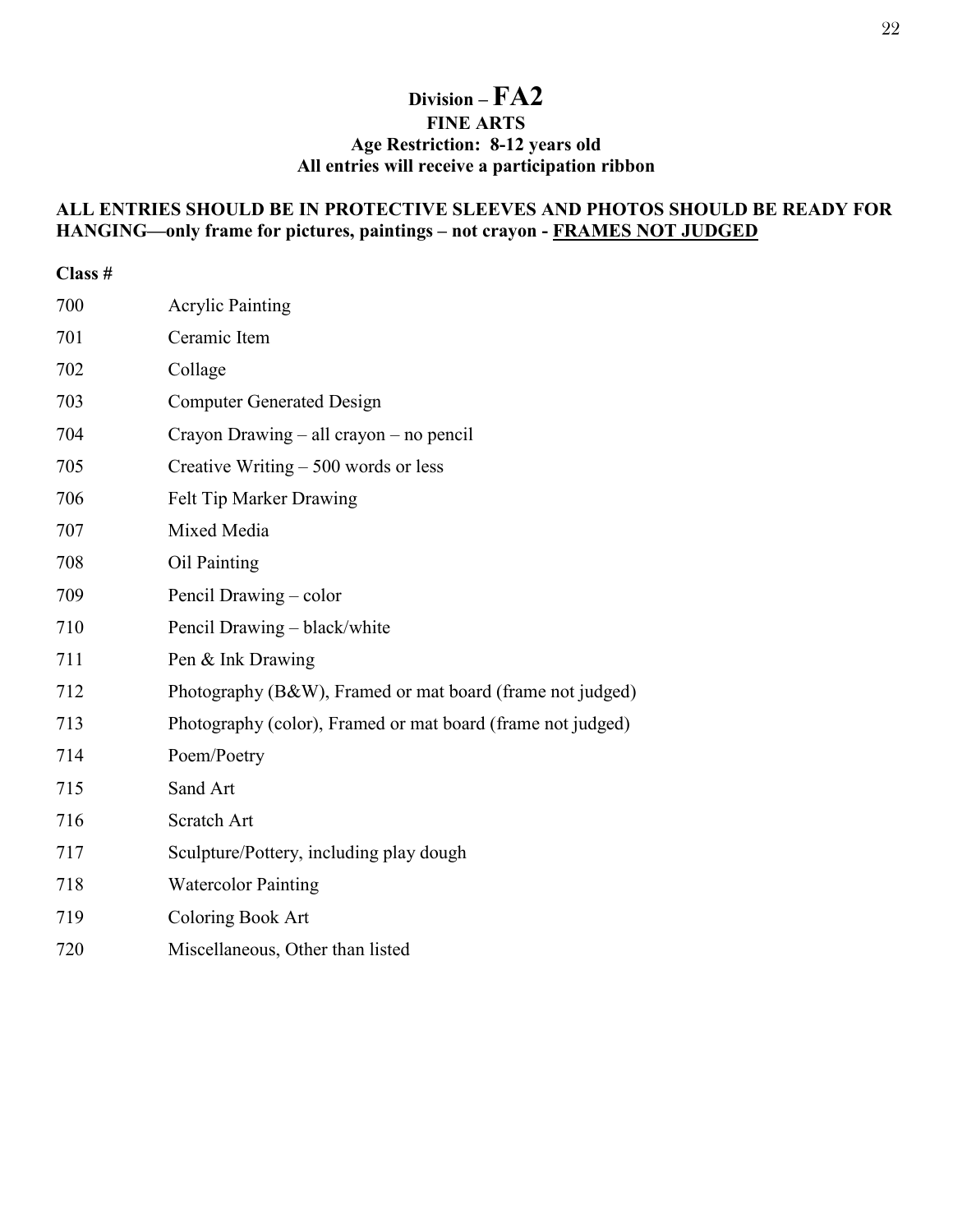# **Division –FA3 FINE ARTS Age Restriction: 13-18 years old**

# **ALL PICTURES AND PHOTOS SHOULD BE READY FOR HANGING OR DISPLAY (paintings must be completely dry) FRAMES NOT JUDGED**

| 670 | <b>Acrylic Painting</b>                                       |
|-----|---------------------------------------------------------------|
| 671 | Calligraphy (art of fine writing)                             |
| 672 | Ceramic Item                                                  |
| 673 | <b>Computer Generated Design</b>                              |
| 674 | Creative Writing-Short Stories – no more than two $(2)$ pages |
| 675 | Drawing (pastels & charcoal)                                  |
| 676 | Mechanical Drawing (drafting)                                 |
| 677 | Mixed Media                                                   |
| 678 | Oil Painting                                                  |
| 679 | Pen & Ink Drawing                                             |
| 680 | Pictures - Pencil Sketch                                      |
| 681 | Photography (B&W) Framed or mat board (frame not judged)      |
| 682 | Photography (color) Framed or mat board (frame not judged)    |
| 683 | Poetry                                                        |
| 684 | Sand Art                                                      |
| 685 | Scratch Art                                                   |
| 686 | Sculpture/Pottery                                             |
| 687 | <b>Watercolor Painting</b>                                    |
| 688 | Miscellaneous, Other than listed                              |
|     |                                                               |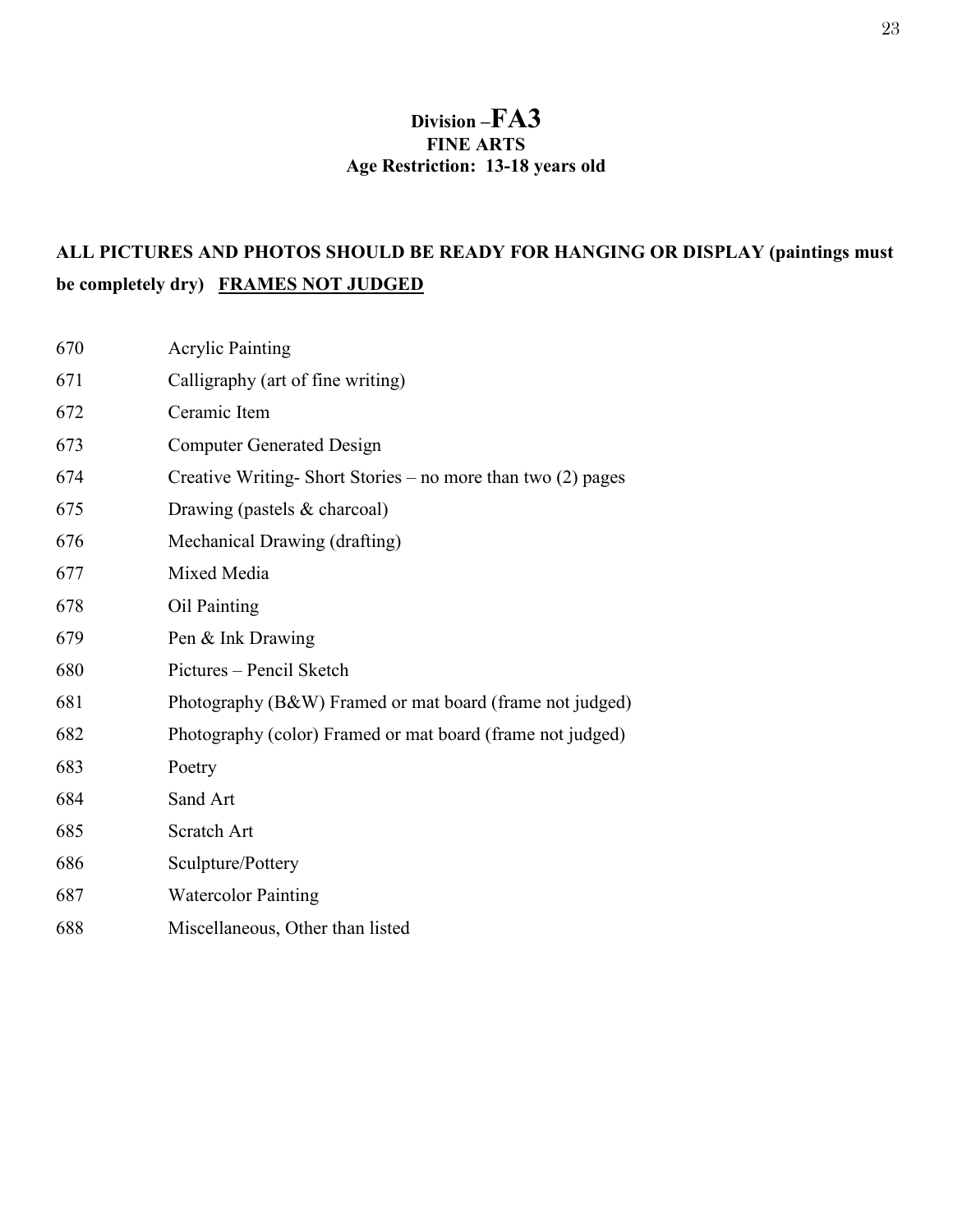### **Division – FA4 FINE ARTS Age Restriction: 19 years old & over Amateurs Only – No Professional Entrants**

### **ALL PICTURES AND PAINTINGS SHOULD BE READY FOR HANGING OR DISPLAY (paintings must be completely dry) FRAMES NOT JUDGED**

| 750 | <b>Acrylic Painting</b>                                                     |
|-----|-----------------------------------------------------------------------------|
| 751 | Ceramic Item                                                                |
| 752 | Creative Writing - Short Stories – no more than two $(2)$ pages             |
| 753 | Mixed Media Item                                                            |
| 754 | Oil Painting                                                                |
| 755 | Photography, Amateur, Black & White, Framed (any size, frame not judged)    |
| 756 | Photography, Amateur, Color Photograph, Framed (any size, frame not judged) |
| 757 | Photo Shopped – Black $&$ White                                             |
| 758 | Photo Shopped – Color                                                       |
| 759 | Pictures, Pen & Ink or Pencil Sketched, Amateur                             |
| 760 | Poetry                                                                      |
| 761 | Sculpture/Pottery Item                                                      |
| 762 | <b>Watercolor Painting</b>                                                  |
| 763 | Miscellaneous, Other than listed                                            |